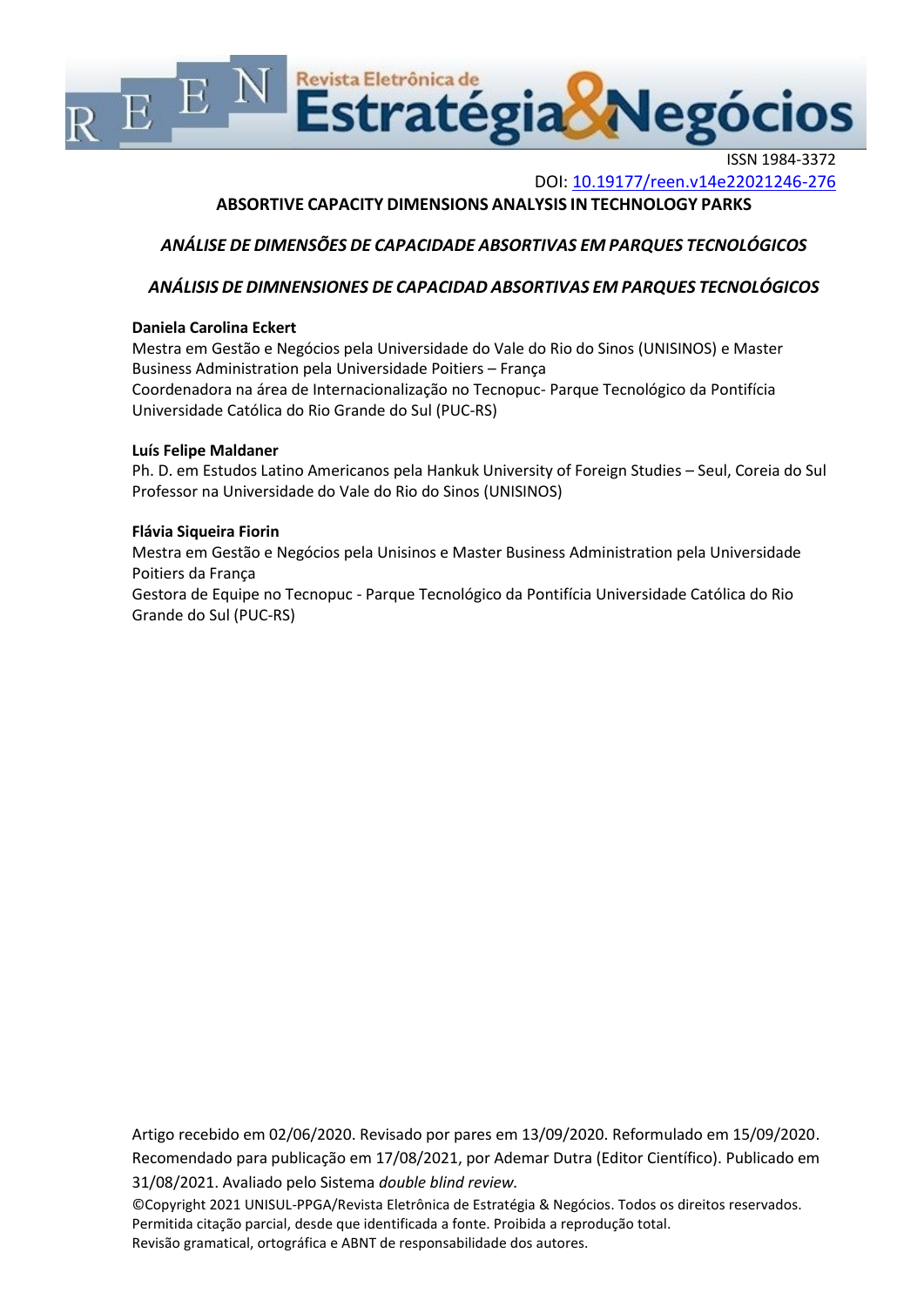# **ABSTRACT**

The objective of this research is to analyze how the dimensions of the absorptive capacity are evidenced, from the processes of environmental scanning, as it is important to understand the mechanisms that are determinant for these evolutions. In order to validate the interview script, a pilot test was provided with the manager of Barcelona's La Salle Technova. After that, interviews with managers of five Tech Parks in Brazil, one in Spain, and one in South Africa were carried out. The results show a positive influence of the surveyed dimensions on the absorptive capacity of the technology parks.

**Keywords**: Technology Parks; Environmental scanning; Absorptive capacity.

# **RESUMO**

O objetivo desta pesquisa é analisar como são evidenciadas as dimensões da capacidade de absorção, a partir dos processos de varredura ambiental, pois é importante compreender os mecanismos determinantes para essas evoluções. Para validar o roteiro da entrevista, foi realizado um teste piloto com o gerente da La Salle Technova de Barcelona. Em seguida, foram realizadas entrevistas com gerentes de cinco Parques Tecnológicos no Brasil, um na Espanha e outro na África do Sul. Os resultados mostram uma influência positiva das dimensões pesquisadas na capacidade de absorção dos parques tecnológicos.

**Palavras-chave**: Parques Tecnológicos; Digitalização ambiental; Capacidade de absorção.

# **RESUMEN**

El objetivo de esta investigación es analizar cómo se evidencian las dimensiones de la capacidad de absorción, a partir de los procesos de escaneo ambiental, porque es importante comprender los mecanismos que son determinantes para estas evoluciones. Para validar el guión de la entrevista, se proporcionó una prueba piloto con un gerente de La Salle Technova de Barcelona. Posteriormente se realizaron entrevistas con gerentes de cinco parques tecnológicos en Brasil, uno en España y uno en Sudáfrica. Los resultados muestran una influencia positiva de las dimensiones encuestadas en la capacidad de absorción de los parques tecnológicos.

**Palavras-clave**: Parques tecnológicos; Escaneo del ambiente; Capacidad de absorción.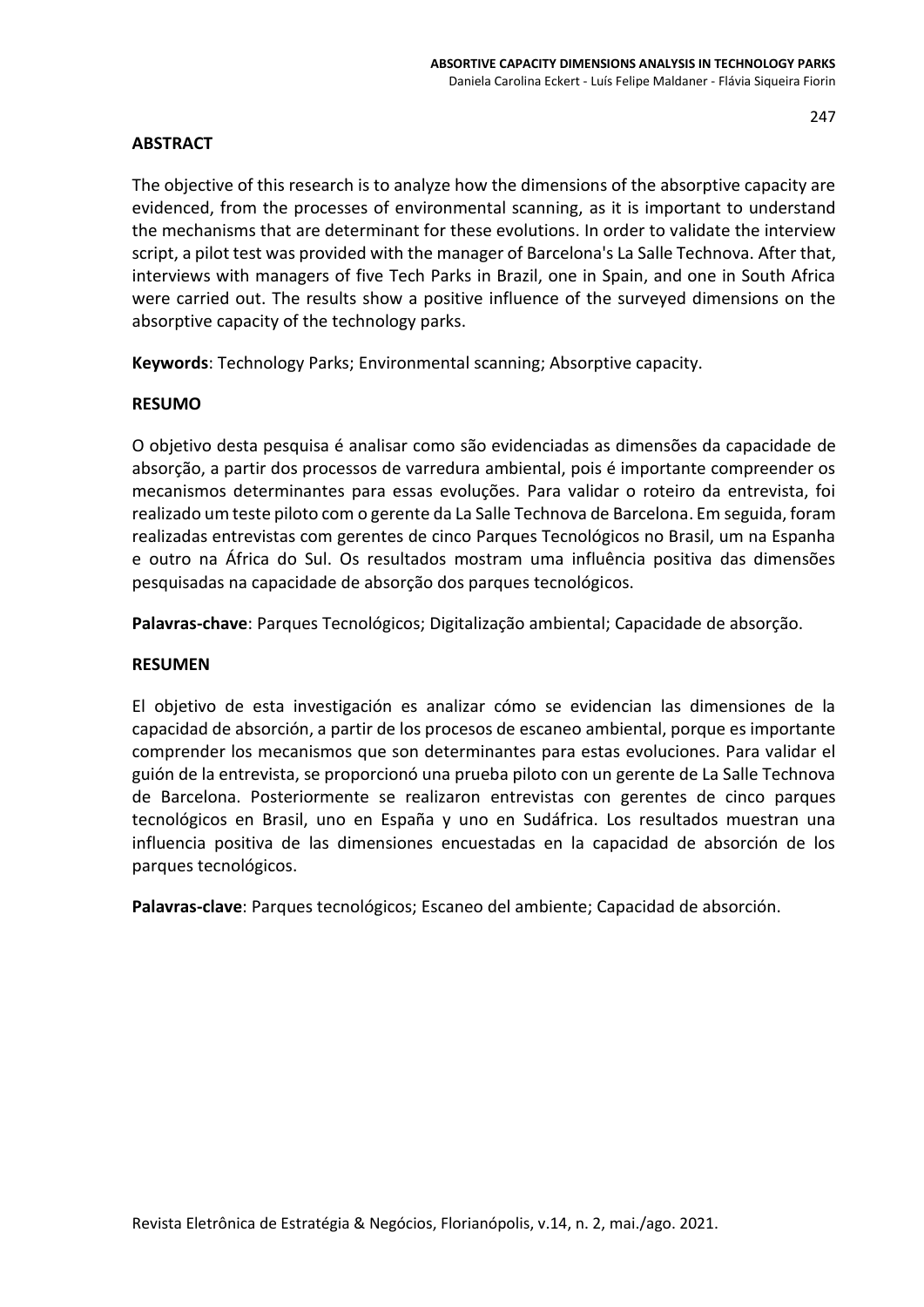#### **1 INTRODUCTION**

The technology parks history began in the late 1950s in the United States from initiatives such as Standford Industrial Park, Triangle Research Park, and Route 128. These clusters of technology-based companies emerged as a result of a series of orchestrated actions by the American government, academia and local industry (LUNARDI, 1997). Innovative products developed in companies located in these environments have spread their businesses globally and contributed to the development of one of the world's largest and most pulsating technology hubs.

Since then, successful models such as Silicon Valley have influenced cities, states, and countries and have impacted the development projects of their respective governments (CASTELLS; HALL, 1994). From the point of view of public policies, technological parks are naturally considered as instruments of local competitive advantage (ANNERSTEDT, 2006). And that is why it can be observed an increase in the number of these environments around the world in the last decades, turning into an international phenomenon (PHAN; SIEGEL; WRIGHT, 2005; ANNERSTEDT, 2006).

At the forefront of these changes are the technology-based companies, and the entire ecosystem in which they are embedded. In this way, it is only natural that technological parks have evolved in their models to meet the market demands; from physical spaces for the installation of spin-offs originated in universities, to interactive ones that offer diversified services, where the focus is on the innovation activities based on two-way knowledge, and information flow among ecosystem participants (GYURKOVICS; LUKOVICS, 2014). This creation of synergy and networking between companies and between companies and research institutions is one of the main objectives of technology parks (HASSINK; HU, 2012).

Recently, new organized environments called Innovation Areas have gained prominence and relevance in the innovation ecosystem and have led the International Association of Technology Parks and Areas of Innovation (IASP) to include these new organizations among its members. Discussions on this new concept are based on the "Learning Villages" theory (SANZ, 2001) that combines business spaces with educational centers and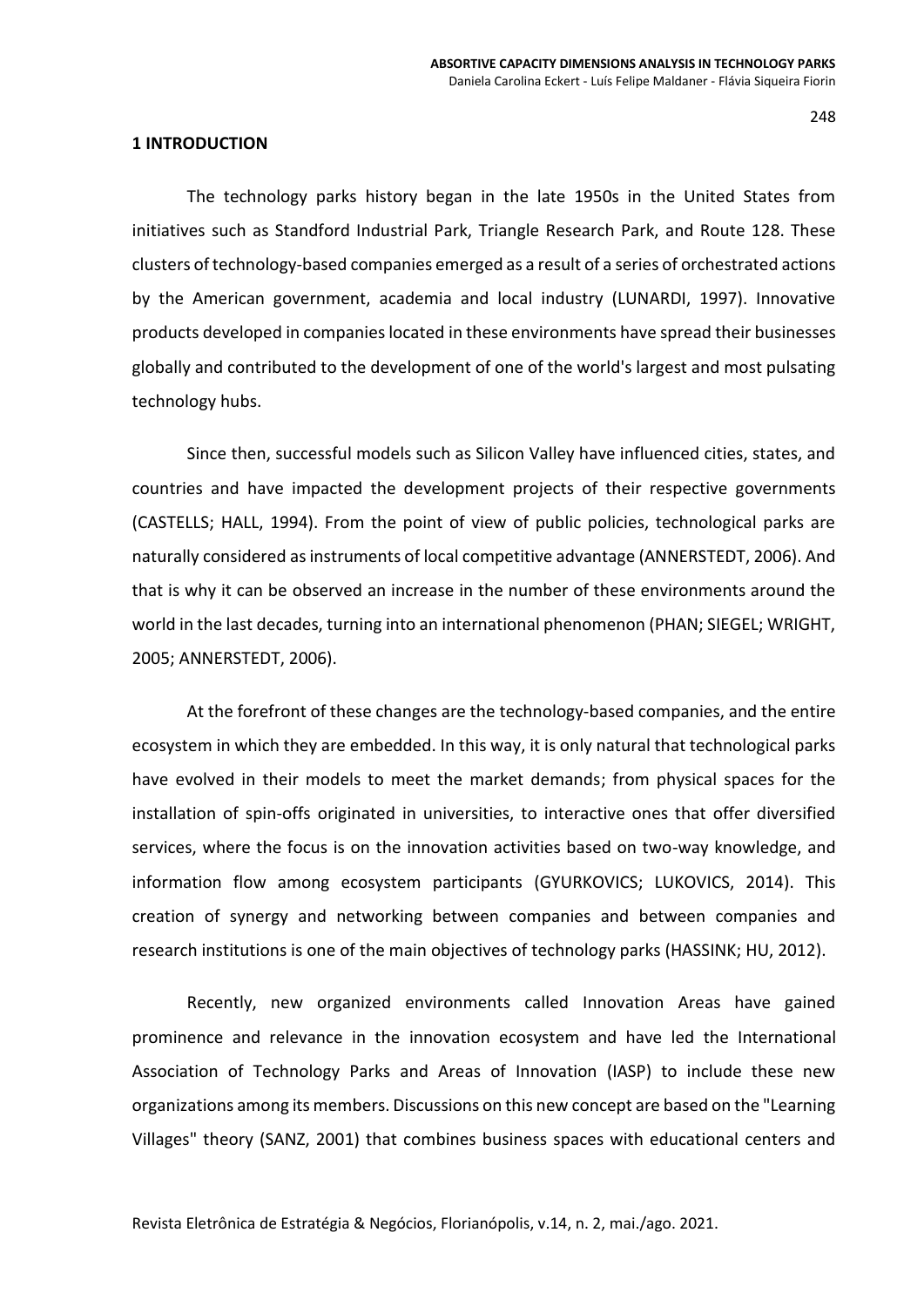residential areas, places where it is possible to work and live in a society based on knowledge economy (NIKINA; PIQUE, 2016).

In October 2017, the International Association of Science Parks and Areas of Innovation (IASP) asked their associates, through an online survey. Most of the respondents (70%) identified the hybrid spaces designated as innovation areas and central areas of the city as the main competitors of the parks. Coworking spaces also pose a threat to 23% of respondents. Only 13% of respondents identified other technology parks as competitors (IASP, 2017).

Thus, scanning the environment becomes a critical activity in the management of technological parks, to guarantee the survival and performance of these environments. Environmental scanning is defined as the acquisition and use of information about events and trends in the external environment of an organization, whose knowledge assists management in planning the organization's future courses of action (CHOO; AUSTER, 1993).

Therefore, starting from the understanding that technological parks are environments capable of absorbing new information, processing it, and evolving over time, it is important to understand the mechanisms that are determinant for these evolutions. An interesting way forward in this line is to understand the capacity of technology parks to absorb external knowledge and transform it into value for its stakeholders.

The absorptive capacity was presented by Cohen and Levinthal (1990) as the firm's ability, based on prior knowledge, to recognize the value of new information, assimilate it and apply it for commercial purposes. Since then, researchers have pointed out that the absorptive capacity is an important factor in the innovation process and the creation and maintenance of competitive advantage. Zahra and George (2002) contributed to the academic literature of the absorptive capacity, bringing a more processual perspective of the construct. The authors divide the absorptive capacity into potential and realized, defining the dimensions of acquisition, assimilation, transformation, and exploitation of knowledge, as the main capacities that influence the results of organizations.

In this context, this research aims to verify how the dimensions of the absorptive capacity are evidenced in the technological parks, from the environmental scanning processes, in order to cover a gap in the literature.

Revista Eletrônica de Estratégia & Negócios, Florianópolis, v.14, n. 2, mai./ago. 2021.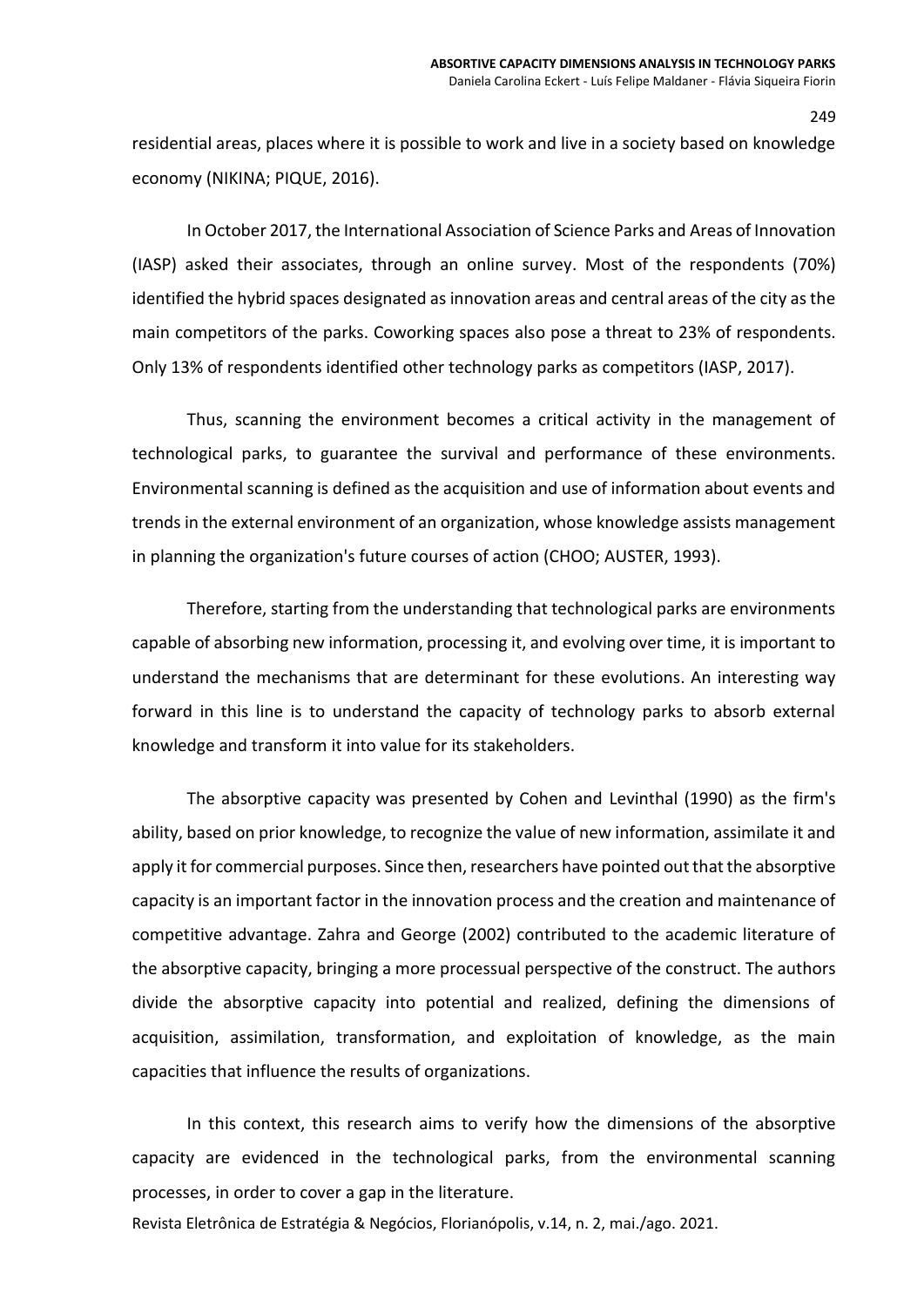#### **2 THEORETICAL REFERENTIAL.**

## 2.1 ENVIRONMENTAL SCANNING

Environmental scanning is the acquisition and use of information about events, trends, and relationships in the environment outside the organization, and the knowledge in which management relies on planning future actions (CHOO, 2001). Organizations scan the environment to reduce blindness, avoid potential surprises, identify threats and opportunities, gain competitive advantage, and improve long-term and short-term planning (ALBRIGHT, 2004; CHOO, 2001).

Scanning and analyzing the environment helps the company to find technological and market opportunities and trends increasing the ability of companies to enter new domains (DAFT; SORMUNEN; PARKS, 1988). According to Choo (2001), scanning not only improves organizational performance but also increases the level of communication between employees and impacts several areas of the organization, from the strategic point of view to management and shared vision communication.

There are several ways of scanning the environment. The use of a specific source of information by managers is often related to their accessibility to this information, and that is why external networks and personal contacts are the primary sources of information (CHOO; AUSTER, 1993). The process of collecting and analyzing information from a company's external environment includes social, regulatory, technological, political, economic, and industrial areas, and is mostly performed through face-to-face interaction (DAFT; SORMUNEN; PARKS, 1988).

#### 2.2 ABSORPTIVE CAPACITY

Cohen and Levinthal (1989) originally introduced the term absorptive capacity in their seminal paper as the company's ability to identify, assimilate, and exploit environmental knowledge. A year later, Cohen and Levinthal (1990) redefined the construct as a company's ability to recognize the value of new external information, assimilate it, and apply it for business purposes. According to the authors, the purpose of the absorptive capacity is to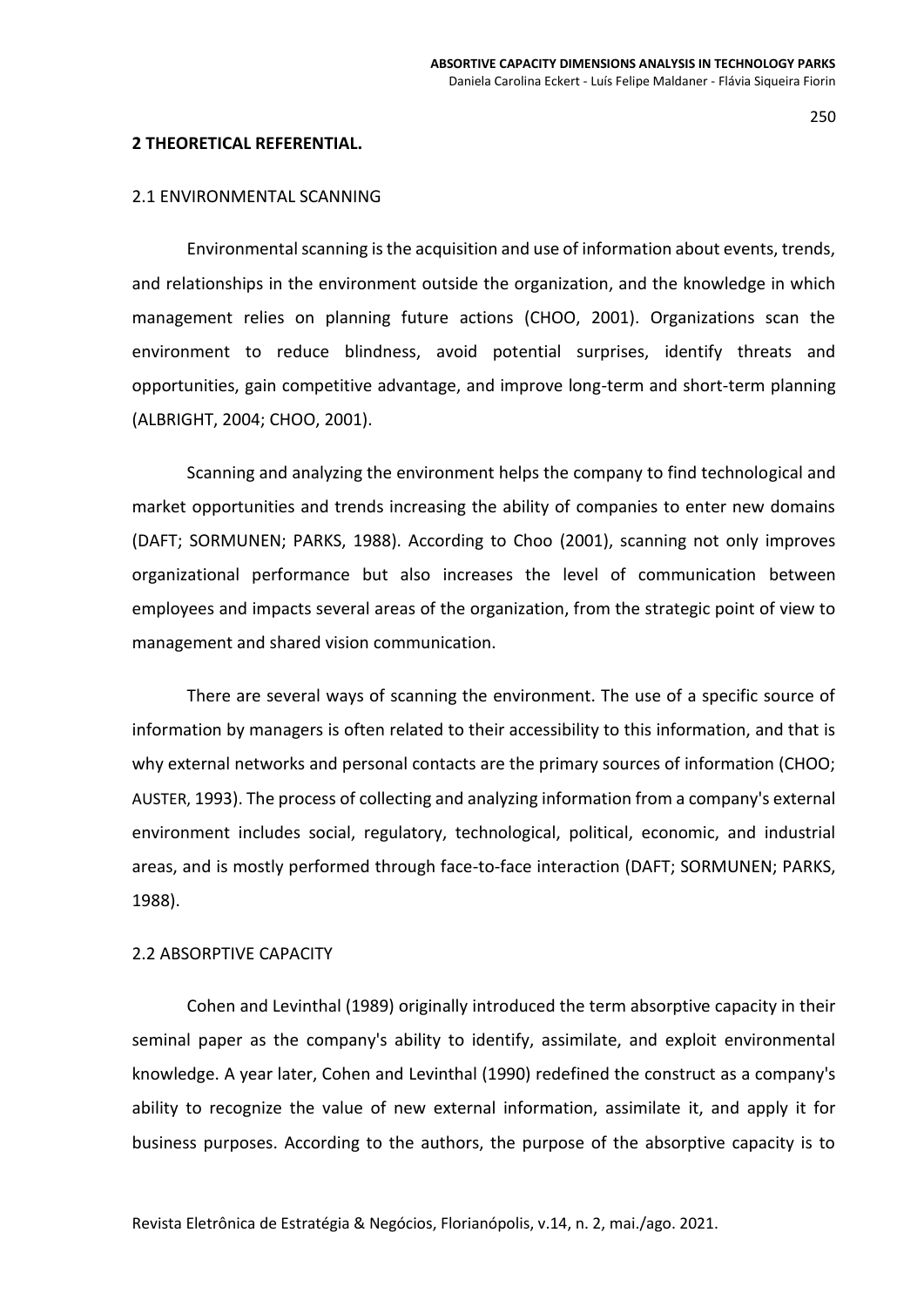increase the innovative performance of a company in an uncertain environment through the process of recognition, assimilation, and application of knowledge.

Cohen and Levinthal (1990) argue that the ability to assess and use external knowledge depends on prior knowledge, and that, combined with existing learning experiences, increases the ability to acquire new knowledge while increasing the ability to apply them. Therefore, due to the absorption capacity existing in a specific domain, the identification and assimilation of future knowledge will be more efficient.

According to Cohen and Levinthal (1990), the absorptive capacity of a firm depends on the absorptive capacities of its members, and therefore, an organizational absorptive capacity will develop with the investment in the absorptive capacities of the employees. However, the absorption capacity of a company cannot be seen only as of the sum of the absorption capacities of its employees, as it is necessary to consider how knowledge is shared and exploited throughout the organization. Therefore, the absorptive capacity does not only refer to the acquisition and assimilation of knowledge, but also to the organization's capacity to exploit it.

Cohen and Levinthal (1990) also highlight the importance of organizational communication. The interactions between individuals with diverse knowledge increase the organization's ability to make new connections and associations, stimulating the generation of new ideas and promoting innovation (COHEN; LEVINTHAL, 1990).

Zahra and George (2002) present the absorptive capacity as a dynamic capacity, through which the organization adapts to the external environment. The authors consider the absorptive capacity as a set of routines and organizational processes through which companies acquire, assimilate, transform and exploit knowledge for the purpose of developing new organizational capacities, creating value, and achieving competitive advantage.

Revista Eletrônica de Estratégia & Negócios, Florianópolis, v.14, n. 2, mai./ago. 2021. In a reconceptualization of the concept, Zahra and George (2002) proposed a distinction between the potential absorptive capacity and realized absorptive capacity, suggesting that the absorptive capacity of the firm be analyzed in these two separate dimensions. The potential absorptive capacity consists in the acquisition and assimilation of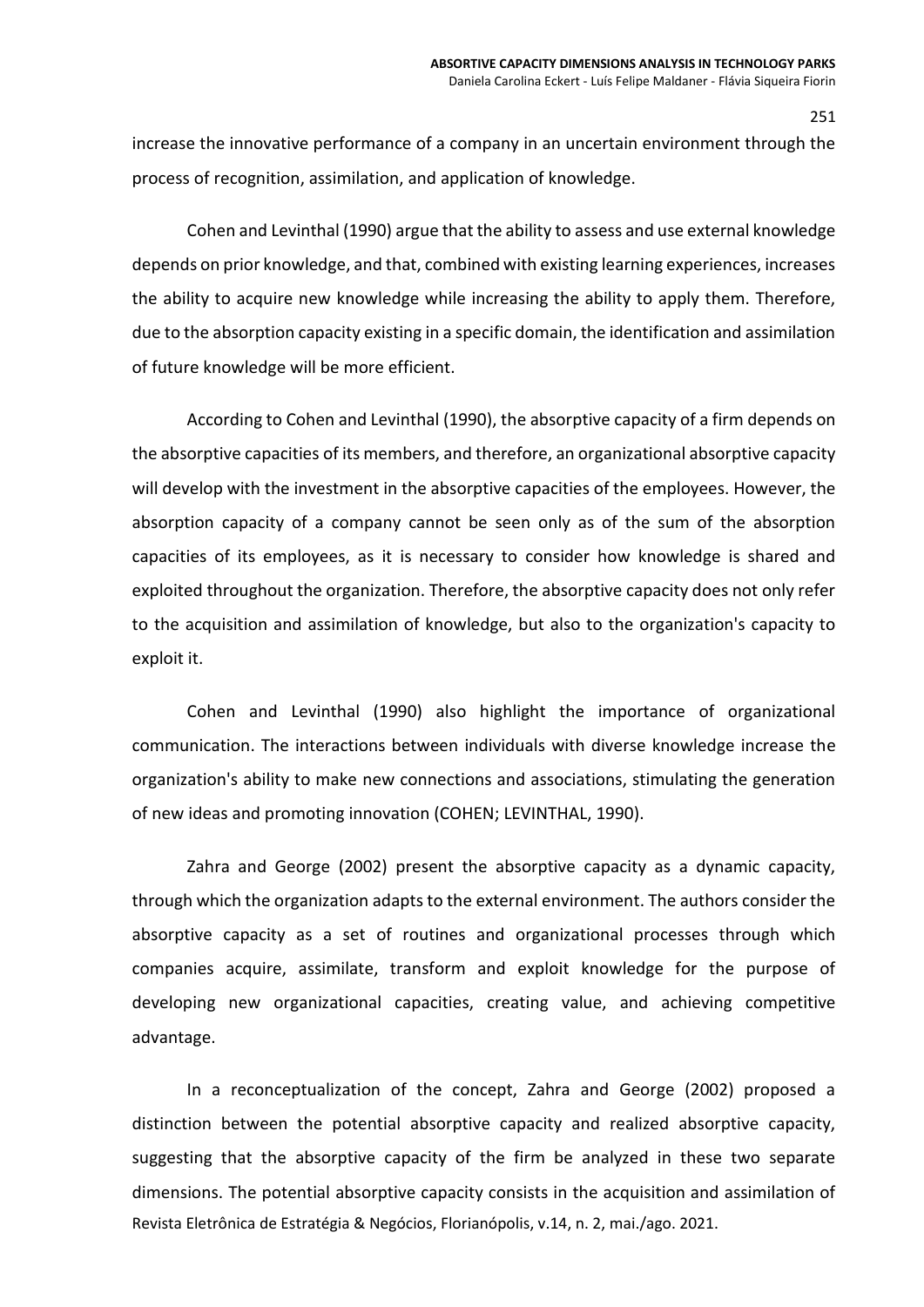knowledge and the absorptive capacity realized consists in the transformation and exploitation of knowledge.

"The importance of informal relationships with service providers to strengthen the absorptive capacity of IT areas, which are typically strapped by small budgets and tight time frames, as was the case of the companies investigated." (MORENO; COELHO; PITASSI, 2020, p. 109). At the same time, those authors found that there is a relative degree of translation of this into an effective innovation, depending on the alignment between the absorptive capacity and the business internal area.

In their research, Ferreira and Ferreira (2017) collected data from companies regarding the period between October 2015 and January 2016. It was obtained the return of 273 companies, of which 241 were considered family firms. The relationships developed and supported by the empirical part support the results of Zahra and George (2002) which is that the absorptive capacity helps the extent of innovation.

## **2.2.1 Antecedents of Absorptive Capacity**

Based on this reconceptualization of the concept, many researchers have devoted their studies to the validation of the construct of the absorptive capacity and its dimensions, developing hypotheses, variables and validating antecedents through the models in their own studies. In this section, the main antecedents that were validated by the researchers, and that are adherent to the environment of technology parks are presented, following the dimensions proposed by Zahra and George (2012).

*Acquisition:* According to Flatten *et al*. (2011), the acquisition dimension of the absorptive capacity is related to the acquisition of external information through various sources, mainly market-related information, through environmental scanning.

For Daghfous (2004), external knowledge is crucial for the development of the absorptive capacity and the interaction with the external environment improves the development of new capacities. Companies that establish partnerships with other companies and knowledge networks (research institutions and universities) are more likely to absorb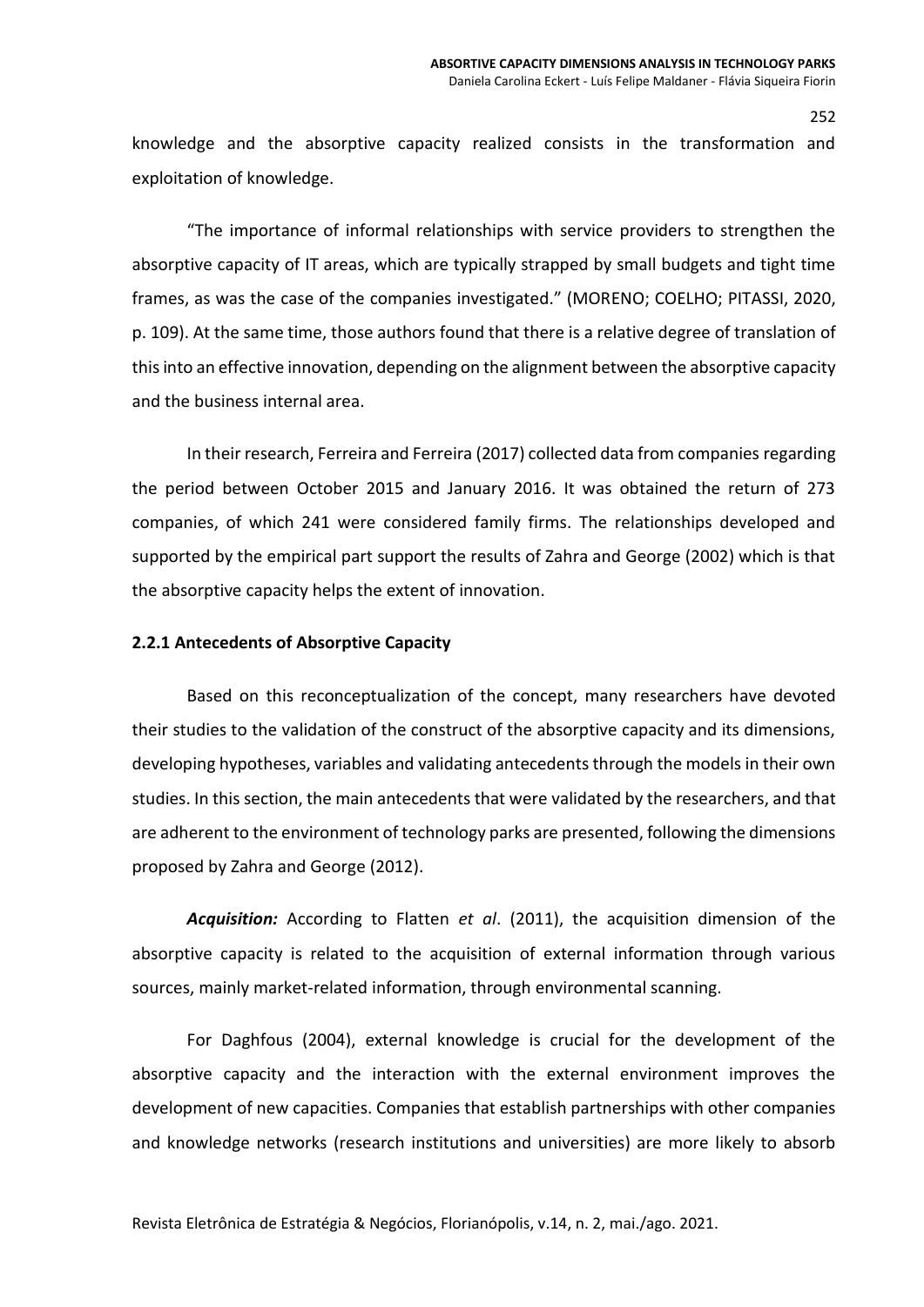innovative practices due to the abundance of knowledge (DAGHFOUS, 2004; ZAHRA; GEORGE, 2002).

Tu *et al*. (2006) state that the search for new knowledge is the company's ability to scan the internal and external environment. This scanning is important for the absorptive capacity because it identifies new knowledge that can impact the company. These activities may include monitoring patents, published articles, conferences, the internet, and other businesses that may be sources of innovation (TU *et al*., 2006).

Camisón and Forés (2010) analyzed the potential absorptive capacity of acquisition from the knowledge of competitors, openness with the environment (trends and opportunities), and cooperation with institutions, universities, and companies.

Moreover, the participation of employees in the company's decision-making is considered by some researchers as an influencing factor in the acquisition of new knowledge (COHEN; LEVINTHAL, 1990; JANSEN; VAN DEN BOSCH; VOLBERDA, 2005). Participation in decision-making allows the employee's contact with a variety of new perspectives, transforming them into new receivers and facilitators of the acquisition of new knowledge (COHEN; LEVINTHAL, 1990; JANSEN; VAN DEN BOSCH; VOLBERDA, 2005).

*Assimilation:* According to Cohen and Levinthal (1990), the intensity of individual exposure of a company member to prior knowledge is critical in the development of absorptive capacity, and companies with a diversified history of knowledge more readily relate prior knowledge with new knowledge. Without prior knowledge, organizations are not able to assimilate the new information and, thus, will have more difficulty absorbing it. (COHEN; LEVINTHAL, 1990; TODOROVA; DURISIN, 2007; ZAHRA; GEORGE, 2002).

The level of education of the workforce was one of the indicators used by Vega-Jurado, Gutiérrez‐Gracia and Fernández‐De‐Lucio *et al.* (2008). The authors state that companies with teams with a high level of education and qualification will have better performance while assimilating and transforming external knowledge, and therefore, higher levels of absorptive capacity. The educational history of the employees is a key aspect of the absorptive capacity of the companies (MINBAEVA *et al*., 2003; VEGA-JURADO; GUTIÉRREZ‐GRACIA; FERNÁNDEZ‐ DE‐LUCIO, 2008).

Revista Eletrônica de Estratégia & Negócios, Florianópolis, v.14, n. 2, mai./ago. 2021.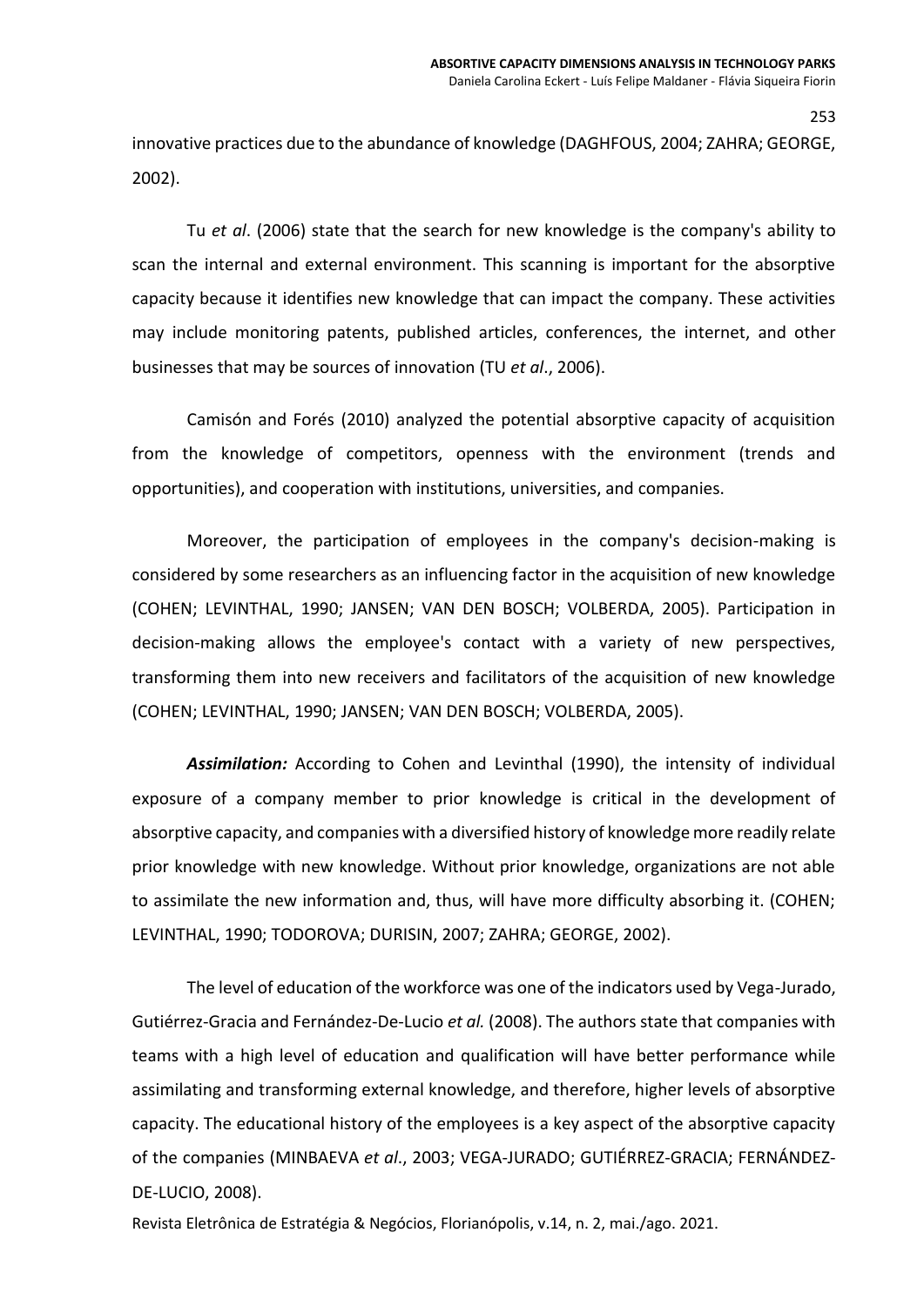Van den Bosch, Van Wijk and Volberda (2003) emphasize the importance of shared language and suggest that prior knowledge and internal organizational mechanisms should be considered as key factors influencing absorptive capacity. Prior knowledge includes basic skills and learning experience, and organizational mechanisms refer to internal factors, such as the structure of communication and distribution of knowledge.

The absorptive capacity can be developed as a by-product of the routine activities of a company that wishes to exploit knowledge related to the current expertise. However, when the desired knowledge is not related to the company's ongoing activities, investment in training is necessary for the development of the absorptive capacity (COHEN; LEVINTHAL, 1990). Daghfous (2004) also emphasizes the importance of organizational learning and investing in activities such as employee training.

Companies should invest in resources to capacitate and training programs, even if the results of such investment are not immediate (COHEN; LEVINTHAL, 1990; DAGHFOUS, 2004). Murovec and Prodan (2009) have shown that internal R & D, staff training, cooperation in innovation, and a positive attitude towards change are the most important antecedents of organizational absorptive capacity. The ability of employees to assimilate new knowledge, involvement in research, and participation in professional events and training were also factors analyzed by Camisón and Forés (2009).

Communication between the organization and the external environment is important, as well as between units and members within the organization. A dense network of communication between the organization's areas motivates employees to help each other and allows an interaction that helps in the interpretation of new external knowledge (JANSEN; VAN DEN BOSCH; VOLBERDA, 2005). Communication and knowledge sharing can be transmitted in various ways within an organization. Workshops, seminars, formal and informal sharing structures among groups, departments, and business units, and face-to-face interactions are examples of effective tools for building and maintaining innovation networks (LEWIN; MASSINI; PEETERS, 2011).

*Transformation:* According to Zahra and George (2002), the gap between potential and realized absorptive capacity is reduced using social integration mechanisms. These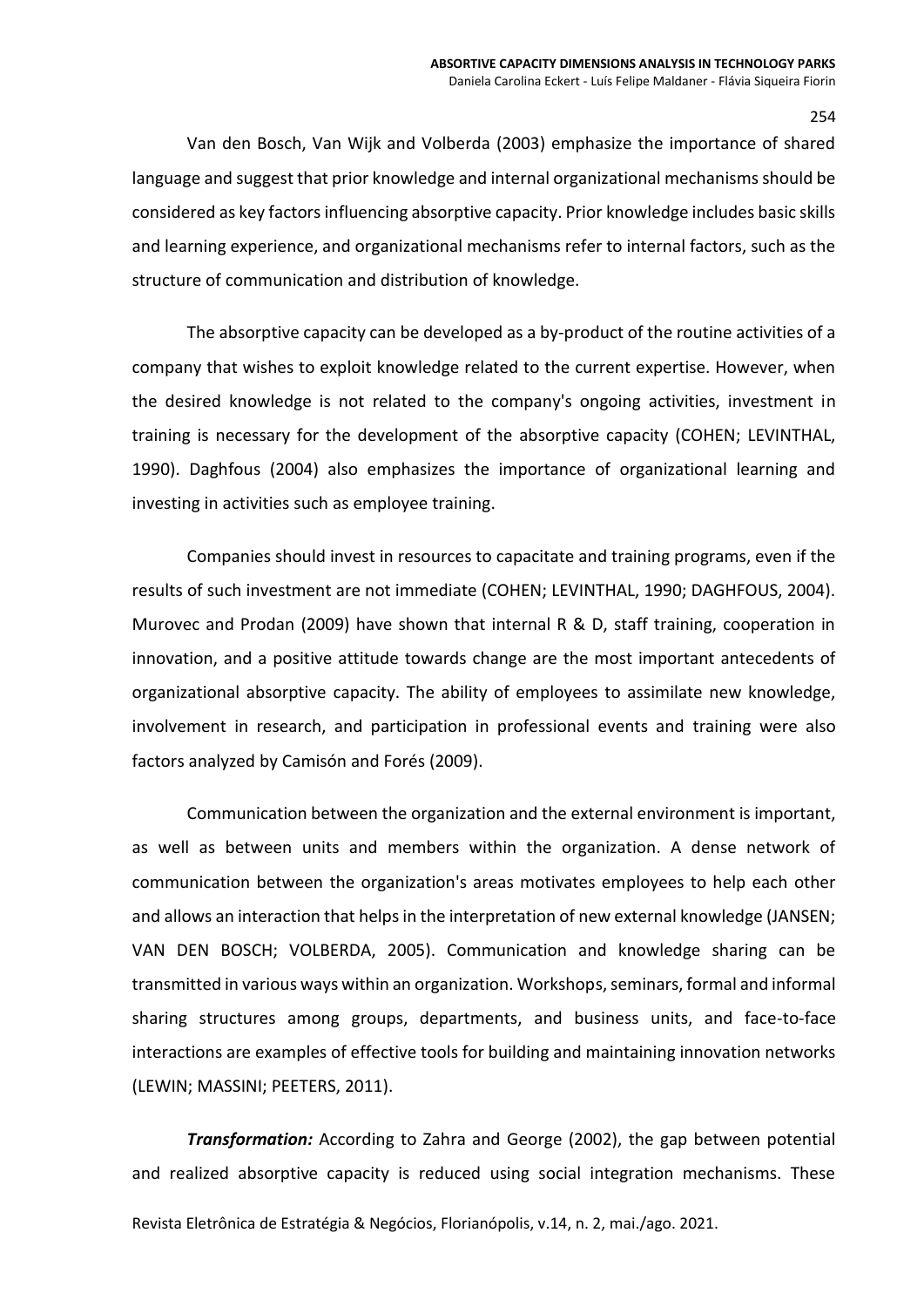mechanisms contribute to the assimilation of knowledge and might be informal, such as social or formal networks. Informal mechanisms work while exchanging ideas, while formal mechanisms allow a more systematic integration of knowledge. With formal mechanisms of social integration, information can be effectively distributed within the company, interpretations can be collected, and trends can be identified (ZAHRA; GEORGE, 2002).

According to Daghfous (2004), the organizational structure also influences how well the knowledge acquired can be transferred within the organization to those involved. The organization must be flat, dynamic, adaptable, flexible, participatory, and have a minimum of bureaucracy. Organizational culture should be open to change, and employees should feel free to suggest improvements in processes and try out new ideas (DAGHFOUS, 2004). The generation of ideas is also pointed out by Flatten *et al.* (2011) as a factor related to the transformation of knowledge within organizations since the creation of something new is a combination of existing knowledge with the newly acquired.

Multidisciplinary workgroups, the delegation of responsibilities, and a system for collecting employee proposals are some of the practices that influence the transformation in the absorptive capacity of firms (COHEN; LEVINTHAL, 1990; DAGHFOUS, 2004; JANSEN; VAN DEN BOSCH; VOLBERDA, 2005; VEGA-JURADO; GUTIÉRREZ‐GRACIA; FERNÁNDEZ‐DE‐LUCIO, 2008).

The study of Jansen, Van Den Bosch and Volberda (2005) revealed the importance of organizational mechanisms related to socialization capacities that strengthen the organizations' absorptive capacity. Socialization mechanisms build the necessary connection between people in an organization to develop joint knowledge or share and integrate knowledge from different parts of the organization or the external environment (JANSEN; VAN DEN BOSCH; VOLBERDA, 2005; LEWIN; MASSINI; PEETERS, 2011).

According to Daghfous (2004), organizations should have physical and digital spaces where employees can communicate and get together with each other. Knowledge transfer within the company should be facilitated by the informal sharing of organizational knowledge, through seminars and workshops, and by the promotion of open communication (DAGHFOUS, 2004).

Revista Eletrônica de Estratégia & Negócios, Florianópolis, v.14, n. 2, mai./ago. 2021.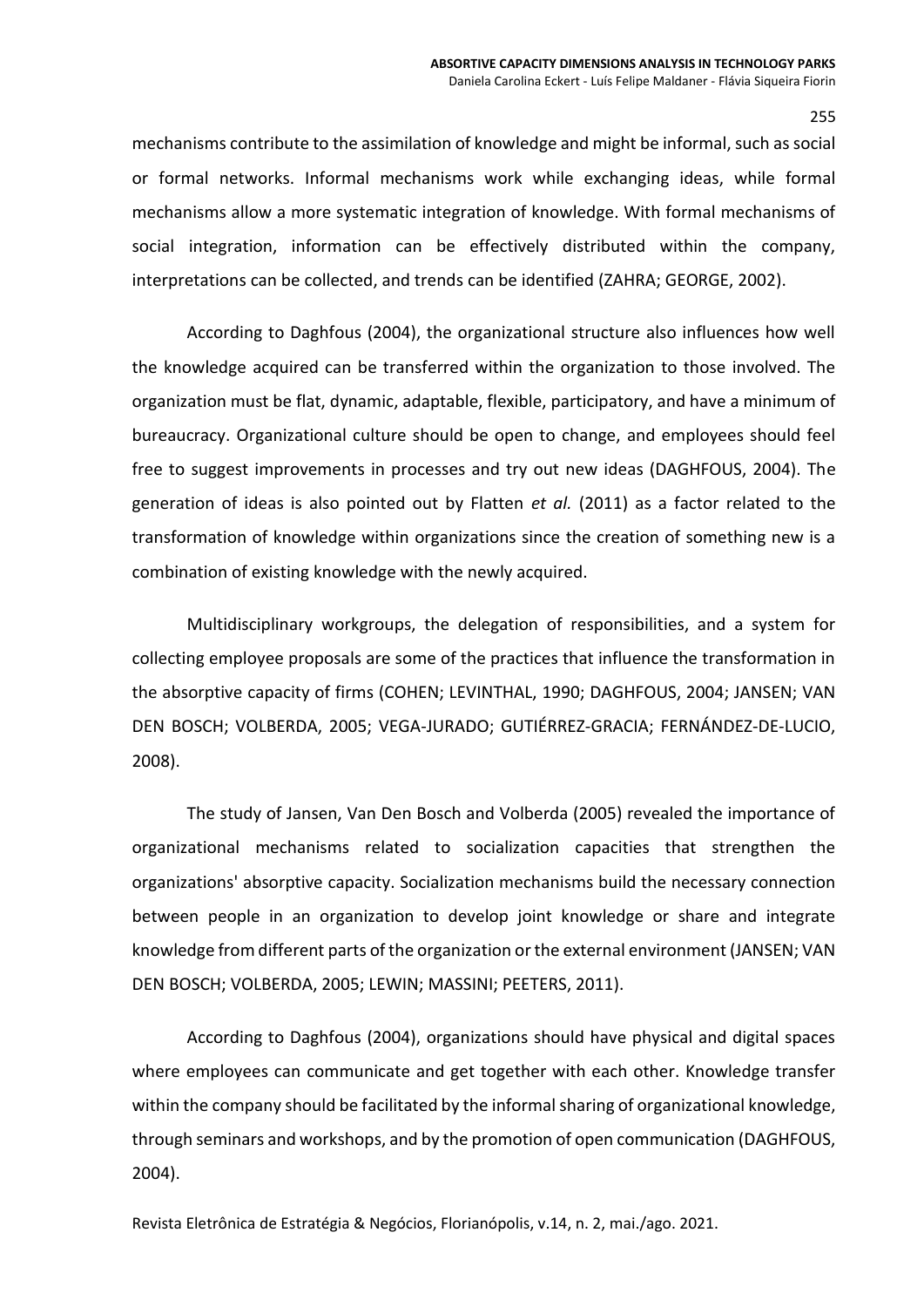*Exploitation:* The exploration dimension denotes an organization's ability to improve, expand and use its existing routines, skills, and technologies to create something new based on transformed knowledge, converting knowledge into new products to improve performance and competitive advantage (FLATTEN *et al*., 2001). The ability of organizations to respond to market demands through new products was also validated by Camisón and Forés (2009) for the exploration dimension in their measurement instrument.

For Camisón and Forés (2009), the realized absorptive capacity represents the company's ability to integrate and reconfigure existing internal knowledge and newly assimilated knowledge and incorporate this knowledge transformed into the routines and operations of the organization, not only to refine the knowledge and skills but also to create new operations and skills.

Cohen and Levinthal (1990) argue that the absorptive capacity is also related to the way an organization develops routines and processes to internalize and apply external knowledge. Formalization supports the access to the knowledge that has already been internalized, increasing the likelihood that organization members will identify opportunities for the transformation of new knowledge (JANSEN; VAN DEN BOSCH; VOLBERDA, 2005). According to the authors, through formalization, organizations encode best practices, making knowledge more efficient to exploit, easier and faster to implement.

The registration of information, the documentation of information made available periodically, the easy access to this information, as well as the responsibility for its use, are part of the exploitation of knowledge (JIMÉNEZ-BARRIONUEVO; GARCÍA-MORALES; MOLINA, 2011; TU *et al.*, 2006).

Schweisfurth and Raasch (2018, p. 695) found in their study the importance of absorptive capacity "as a mechanism to explain how external need knowledge is identified, assimilated, and applied for product innovation in firms". Need knowledge and solution knowledge are known to be two necessary prerequisites for innovation as is shown in figure 1.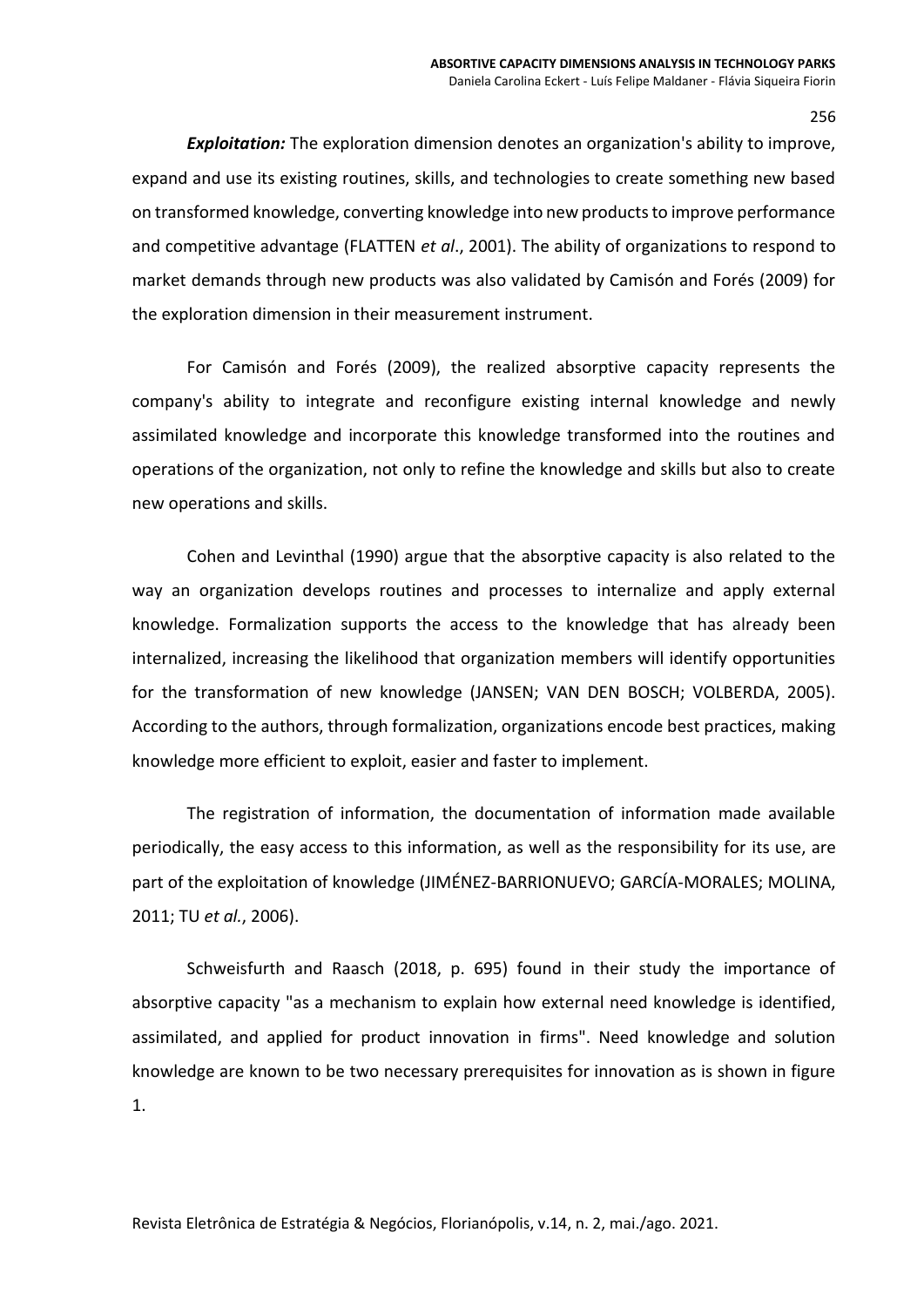Daniela Carolina Eckert - Luís Felipe Maldaner - Flávia Siqueira Fiorin

257



Figure 1 – Knowledge and Absorptive capacity relations

Source: Schweisfurth and Raasch (2018).

The main antecedents identified in the literature are summarized in table 01:

| <b>Absorptive Capacity</b>                                    | <b>Antecedents of</b>                              | $\epsilon$ , and the state part of capacity antecedents in a completely a direct<br><b>Theoretical Basis</b>                                                        | <b>Absorptive Capacity</b>                                    |
|---------------------------------------------------------------|----------------------------------------------------|---------------------------------------------------------------------------------------------------------------------------------------------------------------------|---------------------------------------------------------------|
| <b>Dimensions</b>                                             | <b>Absorptive Capacity</b>                         |                                                                                                                                                                     | <b>Dimensions</b>                                             |
| <b>Potential Absorptive</b><br><b>Capacity (Acquisition)</b>  | <b>Environmental Scanning</b>                      | Cohen e Levinthal<br>(1990); Daugfous (2004);<br>Tu et. Al. (2006);<br>Camisón and Forés<br>(2009); Flatten et. al.<br>(2011); Lewin, Massini<br>and Peeters (2011) | <b>Potential Absorptive</b><br><b>Capacity (Acquisition)</b>  |
|                                                               | <b>Cooperation with other</b><br>organizations     | Cohen e Levinthal<br>(1990); Tu et. Al. (2006);<br>Camisón and Forés<br>(2009); Flatten et. al.<br>(2011)                                                           |                                                               |
|                                                               | <b>Participation in Decision</b><br><b>Making</b>  | Cohen e Levinthal<br>(1990); Daugfous, 2004;<br>Jansen, Van den Bosch e<br>Volberda (2005)                                                                          |                                                               |
| <b>Potential Absorptive</b><br><b>Capacity (Assimilation)</b> | <b>Employee Education</b><br>Level                 | Cohen and Levinthal<br>(1990); Tu et. Al. (2006);<br>Vega-Jurado et. al.<br>(2008)                                                                                  | <b>Potential Absorptive</b><br><b>Capacity (Assimilation)</b> |
|                                                               | <b>Training and</b><br><b>Development Programs</b> | Daugfous (2004); Jansen<br>et. al. (2005); Tu et. Al.<br>(2006); Camisón and<br>Forés (2009) Murovec<br>and Prodan (2009);                                          |                                                               |
|                                                               | <b>Communication</b>                               | Cohen and Levinthal<br>(1990); Daugfous (2004);<br>Jansen et. al. (2005);<br>Flatten et. al. (2011);<br>Lewin et. al., (2011)                                       |                                                               |
| <b>Realized Absorptive</b><br><b>Capacity (Exploitation)</b>  | <b>Job Rotation</b>                                | Cohen and Levinthal<br>(1990); Daugfous (2004);<br>Jansen et. al. (2005)                                                                                            | <b>Job Rotation</b>                                           |

| Table 01 – Summary – Evidence of Absorptive Capacity Antecedents in Technology Parks |  |  |
|--------------------------------------------------------------------------------------|--|--|
|                                                                                      |  |  |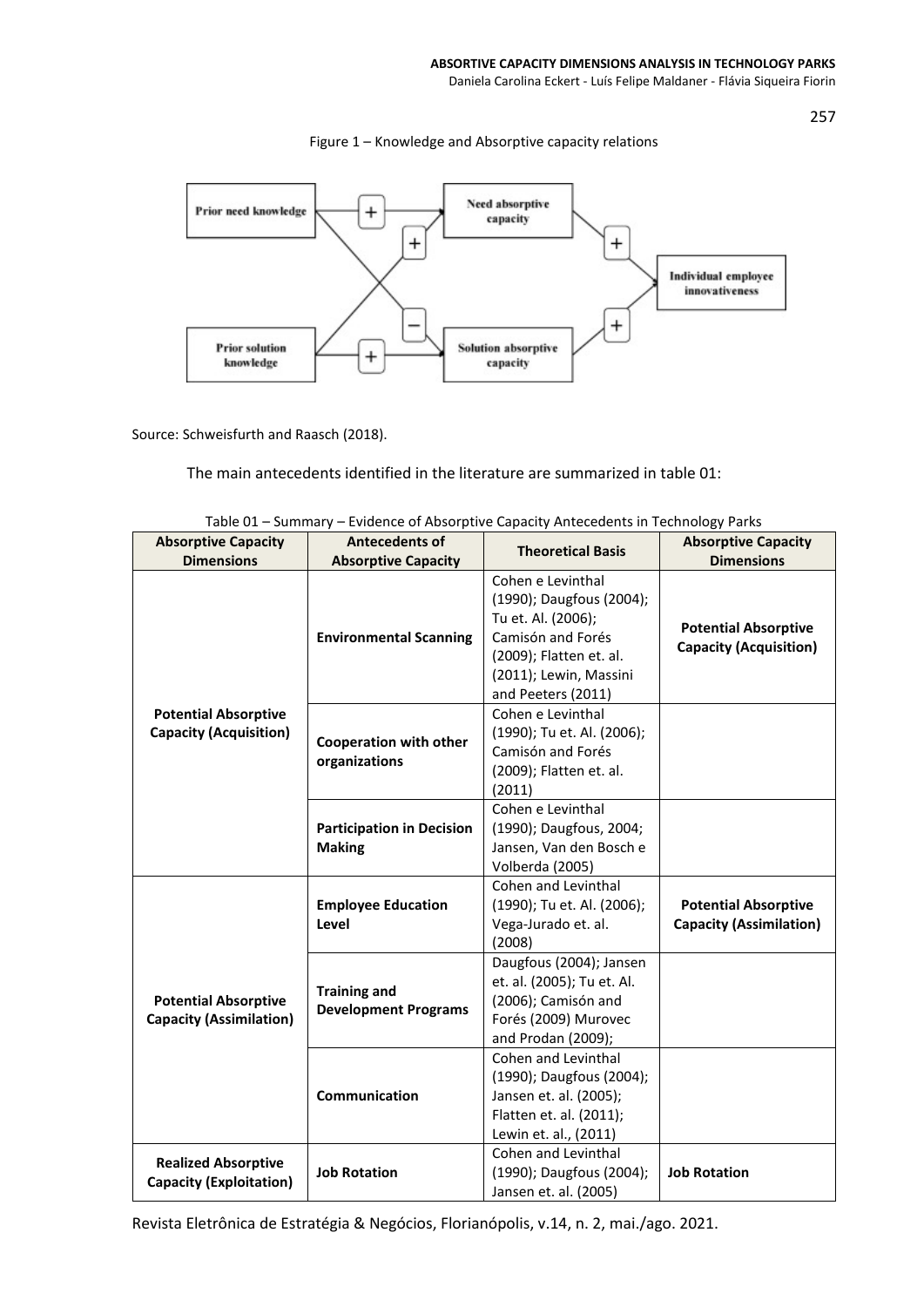Daniela Carolina Eckert - Luís Felipe Maldaner - Flávia Siqueira Fiorin

258

| <b>Absorptive Capacity</b><br><b>Dimensions</b>       | <b>Antecedents of</b><br><b>Absorptive Capacity</b> | <b>Theoretical Basis</b>                                                                | <b>Absorptive Capacity</b><br><b>Dimensions</b>              |
|-------------------------------------------------------|-----------------------------------------------------|-----------------------------------------------------------------------------------------|--------------------------------------------------------------|
|                                                       | Socialization                                       | Daugfous (2004); Jansen<br>et. al. (2005); Flatten et.<br>al. (2011)                    | Socialization                                                |
|                                                       | New knowledge<br>application, idea<br>generation    | Daugfous (2004); Jansen<br>et. al. (2005); Flatten et.<br>al. (2011).                   | New knowledge<br>application, idea<br>generation             |
| <b>Realized Absorptive</b><br>Capacity (Exploitation) | <b>Formalization Tools</b>                          | Tu et. Al. (2006); Jansen<br>et. al. (2005); Jiménez-<br>Barrionuevo et. al.<br>(2011). | <b>Realized Absorptive</b><br><b>Capacity (Exploitation)</b> |
|                                                       | <b>Generation of new</b><br>products and services   | Camisón and Forés<br>(2009); Flatten et. al.<br>(2011)                                  | <b>Generation of new</b><br>products and services            |

Source: Elaborated by the authors, 2021.

## **3 METHODOLOGY**

The multiple case study method was chosen as a research methodology for the present study, which sought to find evidence of the dimensions of the absorptive capacity in technological parks from environmental scanning processes.

According to Yin (2009), a case study investigates a contemporary phenomenon within its real-life context, especially when the boundaries between phenomenon and context are not clearly defined. The method chosen is appropriate since it is difficult to separate the context from the absorptive capacity on technology parks related to the environmental scanning processes from the wider context in which these capabilities are developed.

The choice of multiple cases was since it shows similarities and differences between the cases studied and allows identifying the complementarities between one case and another, to enrich the analyzes so that other parks can improve their perspectives on the development of the absorptive capacity.

The cases selected for the study were TECNOPUC, Tecnovates, São José dos Campos Technological Park (PqTec), Porto Digital, Cartuja Science and Technology Park (PCT Cartuja), and Johanneberg Science Park (JSP). The selected cases met the following criteria: 1) consolidated parks in the phase of operation; 2) parks affiliated to the IASP; 3) availability of management for participation in research.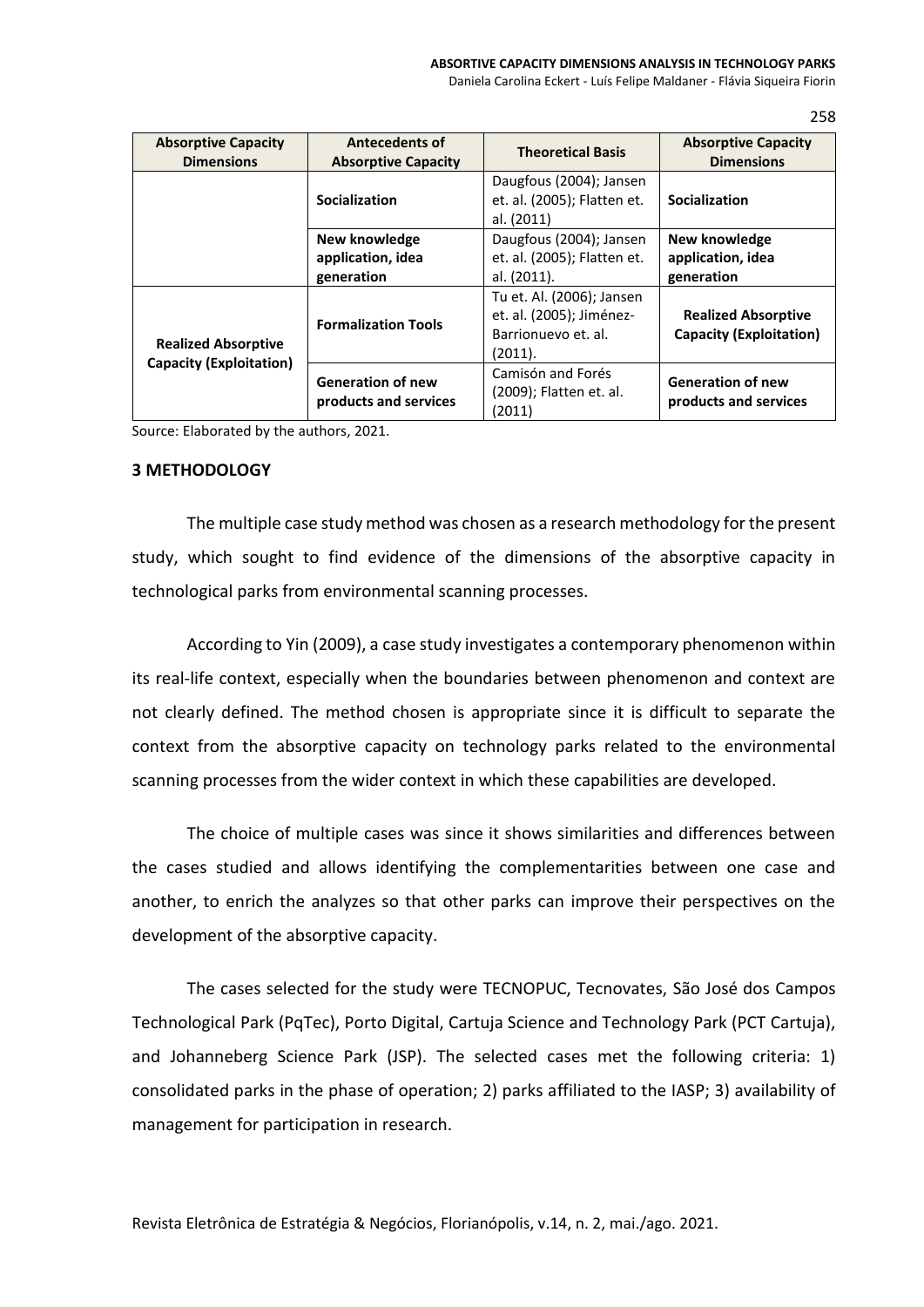The primary data were collected through in-depth interviews with the technology park managers, supported by a semi-structured script, conducted personally by the researcher, and complemented by direct participant observation. In order to conduct the interviews for the study, a script of questions was elaborated by the researcher, based on the theoretical conceptual base.

The interview script was based on the main studies on the absorptive capacity, selecting elements with a positive influence on the absorptive capacity of the organizations, as evidenced by statistical studies. The researcher identified important elements for the development of the absorptive capacity to compose the categories that guided the elaborated questions.

In order to validate the interview script, a pilot test was carried out with a manager of a technology park that met the criteria established in the research. The selected park was Barcelona's La Salle Technova, whose manager is also the president of IASP.

The methodology used to describe and interpret the content of the interviews was the content analysis, which allows a reinterpretation of the messages to reach a deeper understanding, besides a simple reading (MORAES, 1999). According to Bardin (1995), the content analysis still enriches the exploratory attempt, increasing the propensity to discovery.

After conducting the interviews with the managers of the selected parks, a literal transcription of the interviews was carried out generating a volume of 65 pages. The next step was a careful reading of all the transcribed material. The categories were defined based on the theoretical basis and the results were described and interpreted according to the theory.

# **4 RESULTS**

This study does not intend to compare the results of the technology parks, but to discuss the pieces of evidence found in the organizational dynamics of each park and that refers to the development of the absorptive capacity during the process of environmental scanning.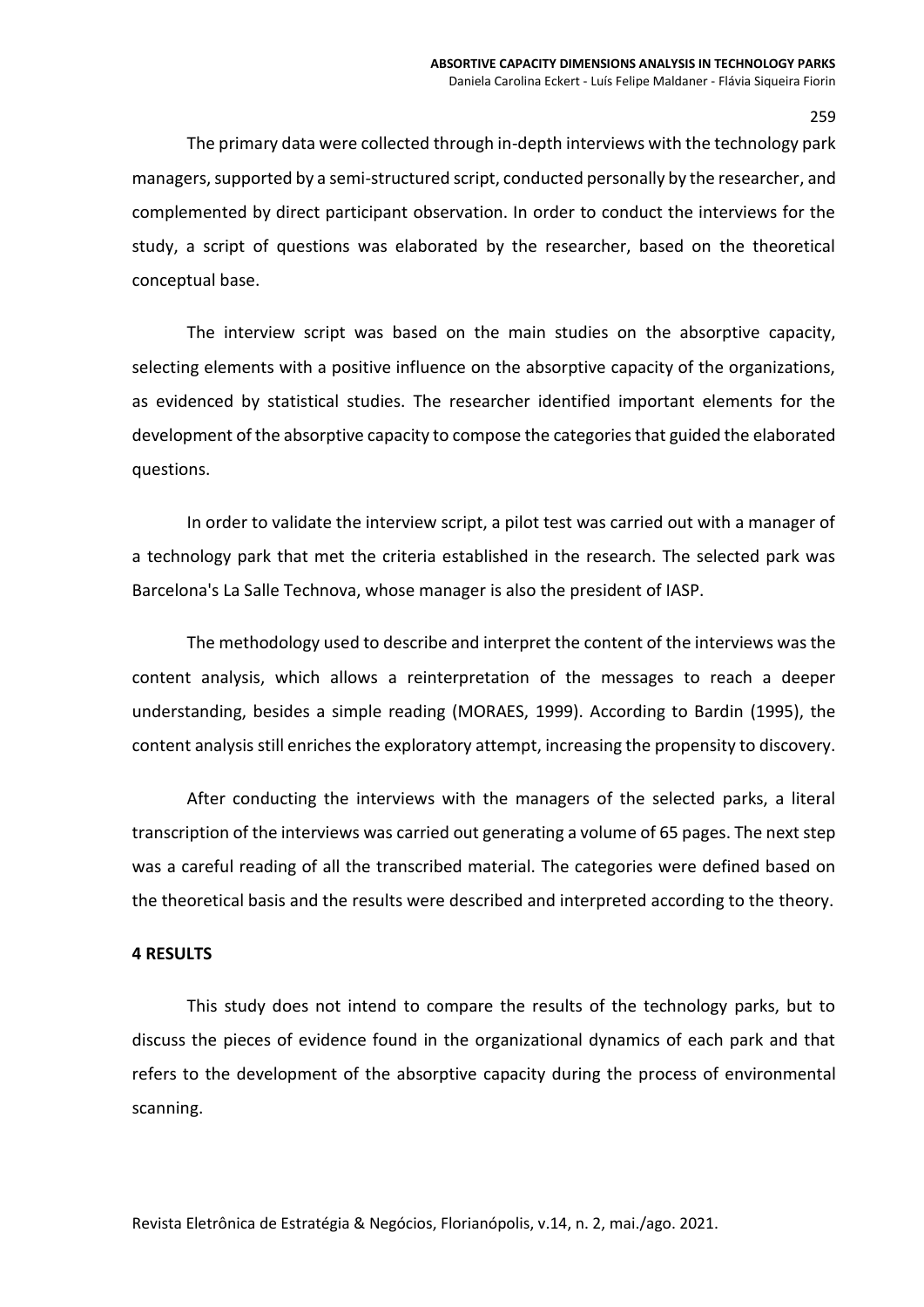#### 4.1 POTENTIAL ABSORPTIVE CAPACITY – ACQUISITION

*Environmental Scanning:* From the interviewees' report, it is noticed that the environmental monitoring is carried out by the analyzed parks, from different activities. National and international forums were pointed out by the managers of Tecnovates, TECNOPUC, PqTec, and JSP as sources of information, mainly for benchmarking the best practices related to the environment of technology parks and incubators.

Porto Digital has a more consolidated process of environmental monitoring, starting with extensive biennial market research, in which economic data are collected from companies such as sales and market performance, and issues related to the human capital profile, such as sex, age, habits, qualification demands. The result of the research is mainly used by the management as a source of knowledge and information that will be worked on at the strategic level.

This information should be commented on daily by the park team, with the intention of provoking interactions with the entrepreneurs who have access to the platform. Other actions related to the project are monthly seminars addressing the most discussed topics on the platform, and larger events with large companies every three months (CAMISÓN; FORÉS, 2009; LEWIN; MASSINI; PEETERS, 2011; TU *et al*., 2006; ZAHRA; GEORGE, 2002). Although it addresses large types of information, acquisition as a dimension of the absorptive capacity is also related to the generation of knowledge and market-oriented intelligence, through investments in the search for new and relevant information outside the organization (FLATTEN *et al*., 2011). Although well-structured, the park manager notes that, due to a lack of staff especially dedicated to the operation of the program, "Mind the Future" has not been updated with the proposed frequency.

*Cooperation with other organizations:* Cooperation with other institutions and companies was mentioned by all the interviewees as a source of acquisition of new knowledge and exchange of information, both in national and international networks. At Tecnovates, despite the current international agreements focused mainly on the exchange of information at the management level, the park is working to intensify the exchange of people, promoting a more enriching exchange of experiences and knowledge.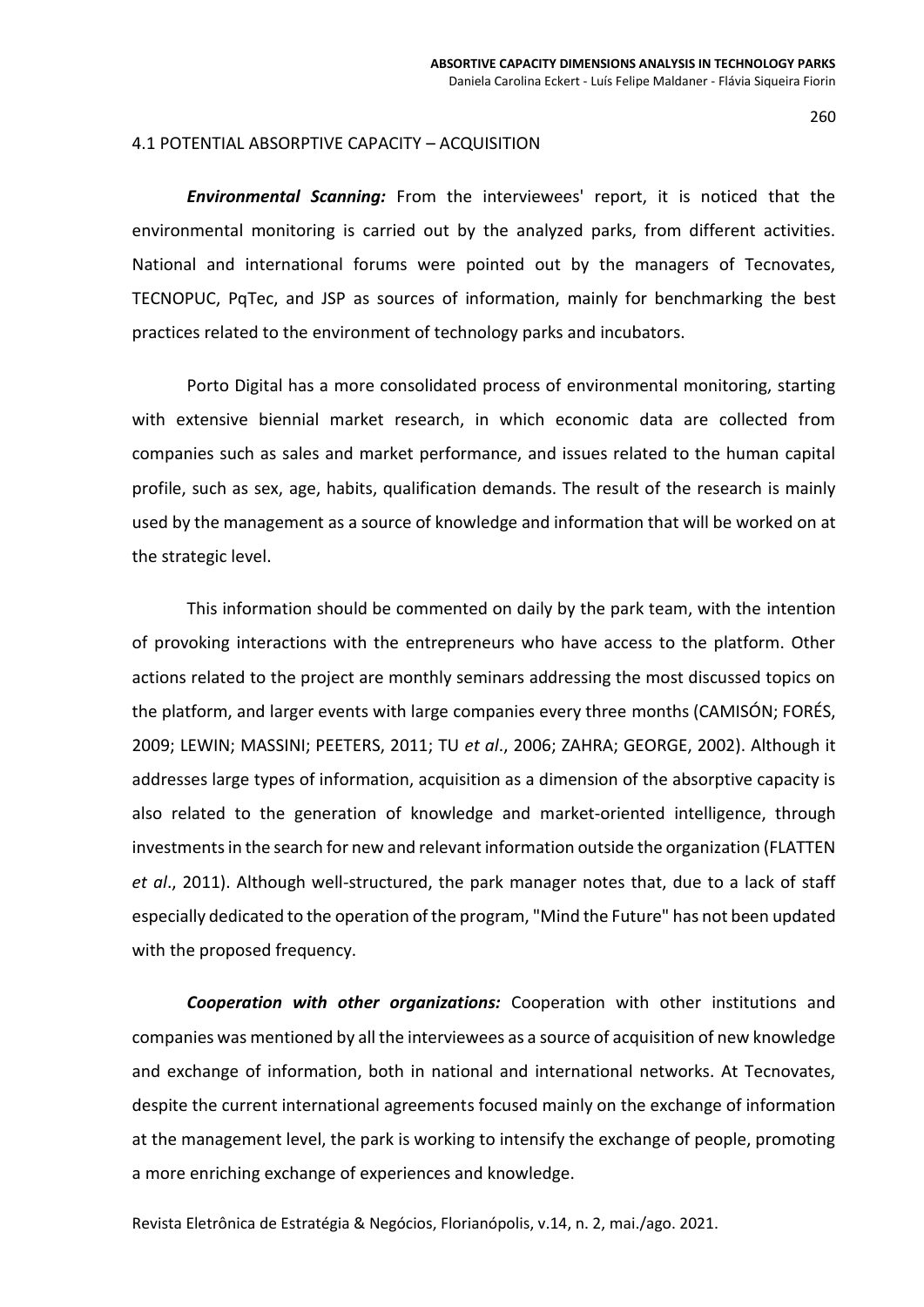At PCT Cartuja, one of the cooperation agreements mentioned was with the research institute of the European Commission. At TECNOPUC and JSP, the managers interviewed indicated the importance of cooperation agreements with other institutions being based on concrete actions so that information exchange will be efficient. According to the manager of TECNOPUC, unless there is a specific event or program, there will be no connection and participation of people, therefore, the agreement ends up becoming merely institutional. In the JSP, the director also highlights the cooperation with international partners through interconnected projects, such as partners linked to the Horizon 2020 Project, one of the largest projects to encourage and fund innovative projects in the European Union.

In addition to the cooperation and agreement with other parks and sectoral clusters, with which there is a constant exchange of information, the PqTec interviewee also mentions the importance of the relationship with the Brazilian Industrial Development Agency (ABDI) and the Brazilian Agency for the Promotion of Exports and Investments (APEX).

In general, the interviewees' discourse shows great importance to the openness of the environment referenced by Camisón and Forés (2009), and to the relationship and cooperation with other institutions in the search for information, new knowledge, and tendencies (DAGHFOUS, 2004; ZAHRA; GEORGE, 2002;).

*Participation in decision making:* The shared decisions were mentioned mainly by two parks, TECNOPUC and Porto Digital. For the TECNOPUC interviewee, the shared decision with the team members is a way to promote engagement and the feeling of belonging.

In Porto Digital, Tuesday's formal meetings are the main moment of sharing between the team, and where everyone can contribute with suggestions regarding, mainly, internal processes. With respect to the issues that involve the biggest deliverables of the Digital Port for the ecosystem, decisions are made at the management level, but with the contribution of the respective teams.

Revista Eletrônica de Estratégia & Negócios, Florianópolis, v.14, n. 2, mai./ago. 2021. The PCT Cartuja is undergoing a reformulation of the strategic plan now. The park is completing 25 years, and planning has been done to define the next 25 years of the park. The participation of employees in future strategic decisions was highlighted by the interviewee as essential. There is an open document on a cloud platform that can be accessed by all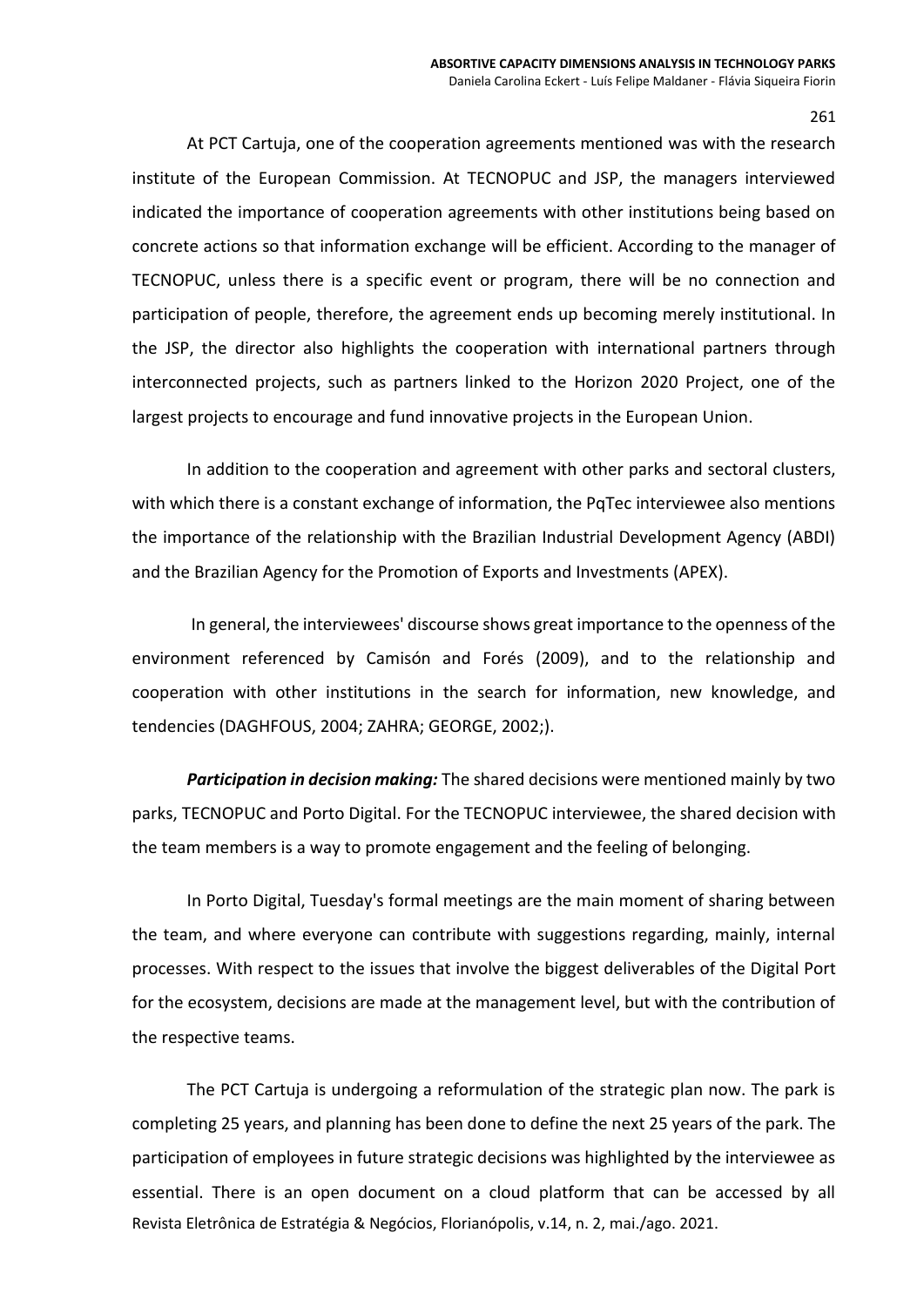employees. All are authorized, and encouraged, to insert contributions, and the digital record of who contributed. Although the final decision is under the responsibility of the board, all employees are informed about the content of the document and can actively participate in the decisions with their contributions.

The interviewee of Tecnovates reports that when issues that require decision-making arise, they are already accompanied by a proposal from the stakeholders. In this way, as far as possible, the decision is made according to the suggestions brought by the team.

TECNOPUC has recently undergone a reformulation of its management model. For 8 months, data collection and analysis activities were carried out, discussions in large and small groups, aiming to propose the new structure model. One of the results of this process was the finding that the solutions are not centralized in the top management but are constantly cocreated by the teams. The implementation of the management model based on interconnected nodes, in a network format, was accompanied by the creation of a "safety zone" where teams can feel empowered to make decisions. According to the interviewee, besides the increased demand for communication between peers, it can be noticed a greater interaction of the team with the community of TECNOPUC, including companies and researchers of the university. This result shows that the greater participation of the employees in the decision-making process has turned them into prospective "receivers" of new information (COHEN; LEVINTHAL, 1990; JANSEN; VAN DEN BOSCH; VOLBERDA, 2005).

# 4.2 POTENTIAL ABSORPTIVE CAPACITY – ASSIMILATION

*Employee Education Level:* Although it does not have a team specifically trained to manage innovative environments, Tecnovates works with a highly qualified team of technicians to assist the park's laboratory structures, and especially professionals qualified to meet the communication needs between researchers and companies.

The need for a qualified team is also pointed out by the TECNOPUC interviewee as fundamental to be part of the management and operational team of the park: *"I cannot imagine the case of someone who works in an area where she or he does not master, of course the person may not be the greatest expert, but they must have experience in the field, and the necessary qualification."* (TECNOPUC)

Revista Eletrônica de Estratégia & Negócios, Florianópolis, v.14, n. 2, mai./ago. 2021.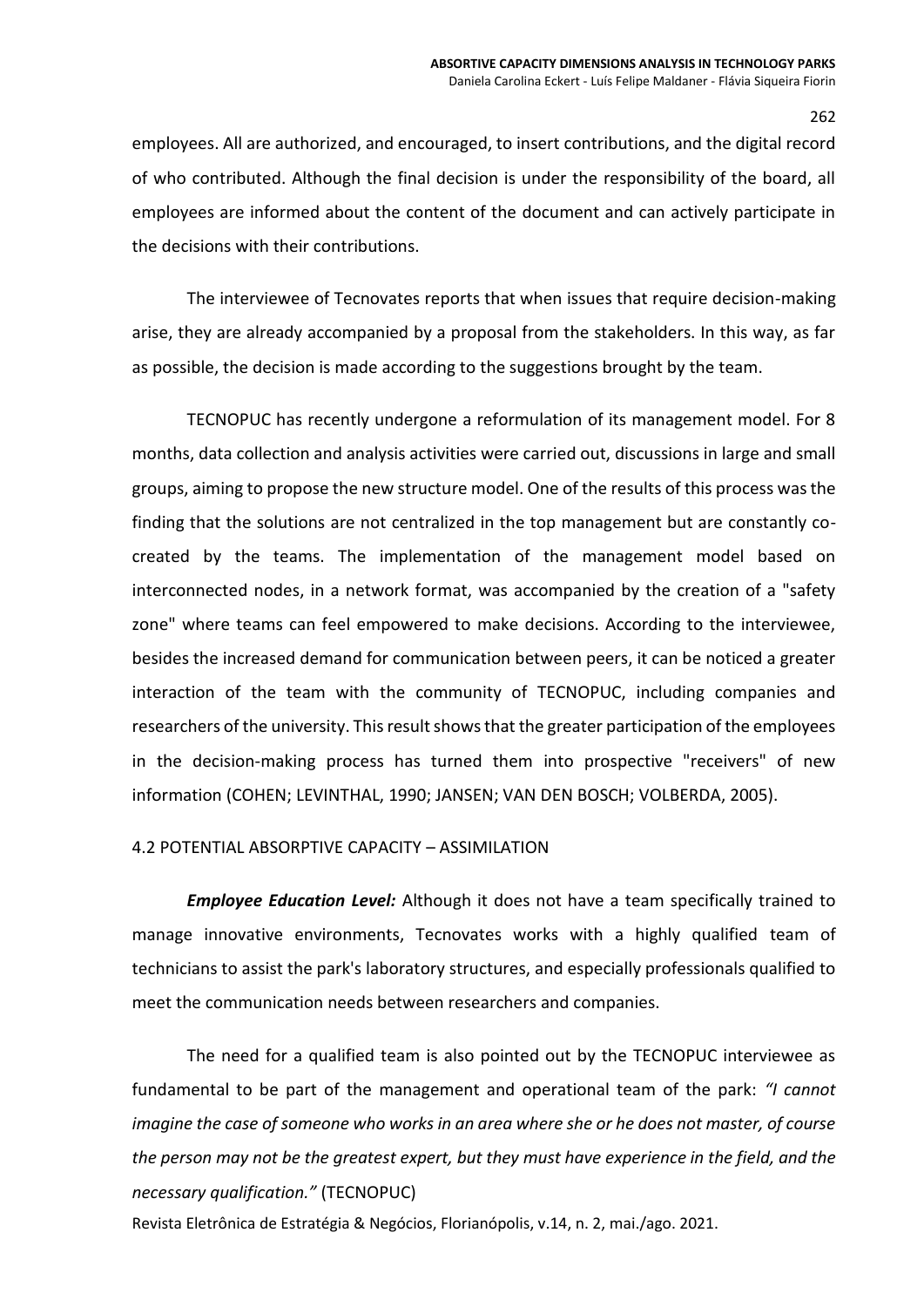PTC Cartuja and JSP also claim to have a qualified team and point out the diversity of formal education as one of the positive aspects of their team composition. At PqTec, employees are recruited in an organized formal process that bases the hiring at the required technical level according to the demand and profile of each position, from the direction to the trainee, and the formal knowledge is widely valued.

At Porto Digital, the requirement for specialization is considered fundamental for the composition of the team, and half of the employees in the management team have a master's or doctorate degree. According to the interviewee, even the oldest employees sought specialization, especially those who work with project management.

The interviews show that the parks have teams with a diverse knowledge base and that the level of education and technical knowledge of the employees is high and diversified, facilitating the assimilation of external information acquired (COHEN; LEVINTHAL, 1990; ZAHRA; GEORGE, 2002).

*Training and Development Programs:* Regarding training and development activities, Tecnovates and PCT Cartuja showed the qualification of the team as a consolidated organizational process. At PCT Cartuja, a development plan is constructed for everyone every year, according to their personal needs. At Tecnovates, the development plan is carried out by the people development sector of the University, which has innovation capabilities as a strategic area of development.

At Porto Digital, the training is directly linked to the career plan, and the evolution of the employees will depend on their response to this training: *"It's something that works, we have a career model, and the evolution of people is basically conditioned by the response they give within their own qualification."* (Porto Digital).

However, some of the interviewees recognize the need for a more structured process, such as the JSP, where capacity building depends on resources available within the projects. At PqTec and TECNOPUC, there is a concern to train employees, but there is no structured program for that, and the training is offered according to demand and opportunity.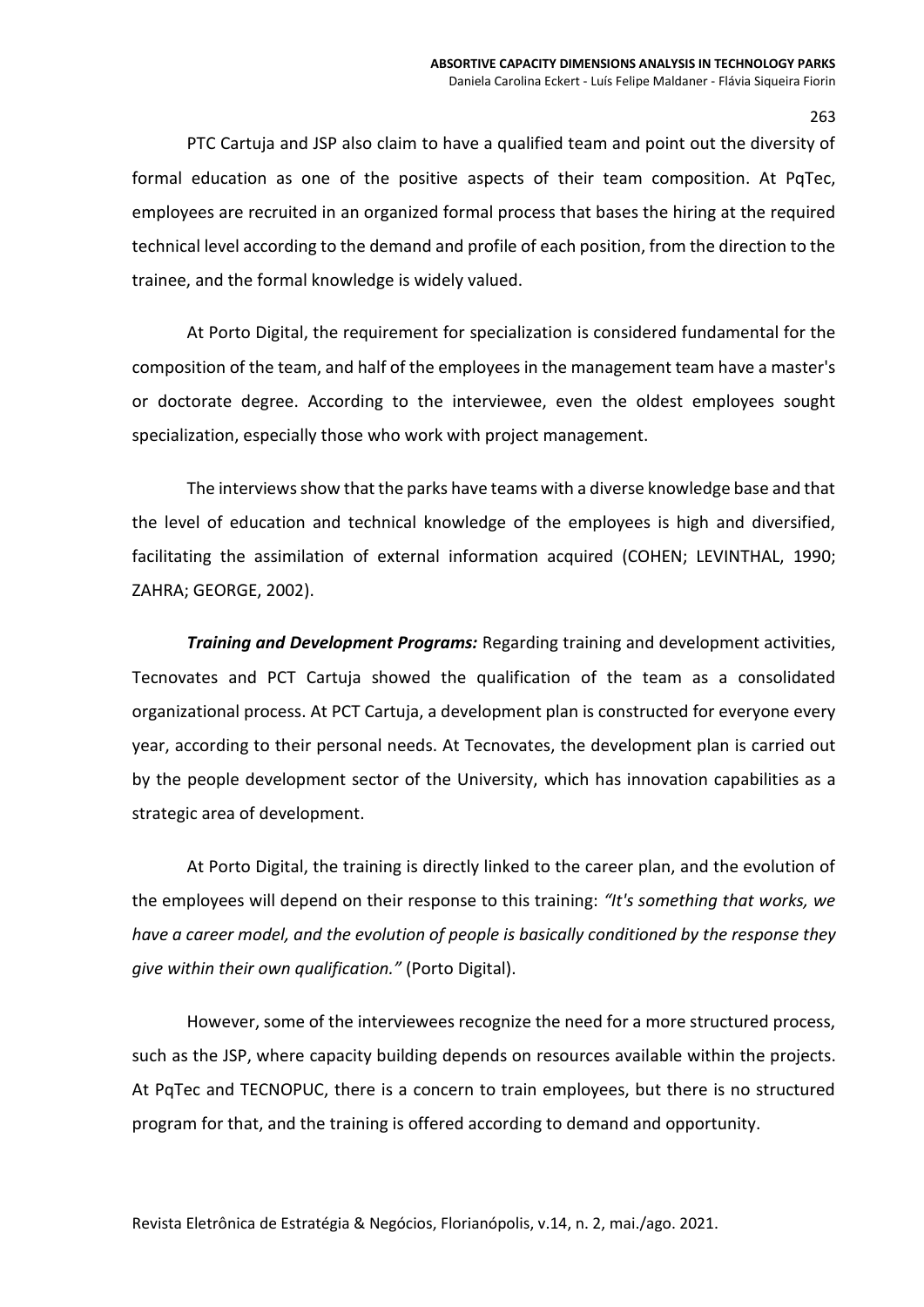*Communication:* The results show that the means of communication adopted by most of the researched environments, for the dissemination of the information captured in the external media, is through meetings that happen regularly.

At PqTec, although some meetings are only at the board level, once a week a meeting takes place with all coordinators involving all programs and actions. According to the interviewee: *"At these meetings, feedback is also given on all the activities being developed, and participation in forums, events and trips are always reported to everyone who is attending to the meeting."*

At PCT Cartuja, meetings to discuss strategic issues are held with the four directors on a fortnightly basis, team meetings are held daily in the early morning. It is during these daily meetings that the information collected in events, trips, and external activities are shared. The daily meetings are done in a very informal format, during a breakfast set.

In Porto Digital, every Tuesday a meeting is held, with all the team, to share on various subjects and to update on projects in progress. According to the interviewee, this is a formal moment, where information about participation in events, travel, and discussions about trends are on the agenda. The interviewee notes that sharing occurs easily as well as informally since the whole team shares the same space.

The Tecnovates interviewee says there are regular meetings, but that the exchange of information from environmental monitoring activities happens more promptly when shared by email and "WhatsApp." These tools are also used to communicate information with the park and incubator entrepreneurs.

At TECNOPUC, the interviewee also mentions the meetings as moments for sharing this information but admits that they could happen more frequently: "every person on the team going to some event has to come back and, at the meeting, share what saw, however, this has not been always followed by the coworkers." (TECNOPUC).

According to Cohen and Levinthal (1990), the absorptive capacity of an organization is not resident in any individual but depends on the link between a mosaic of individual capacities. For the technological parks interviewed, the sharing of information among the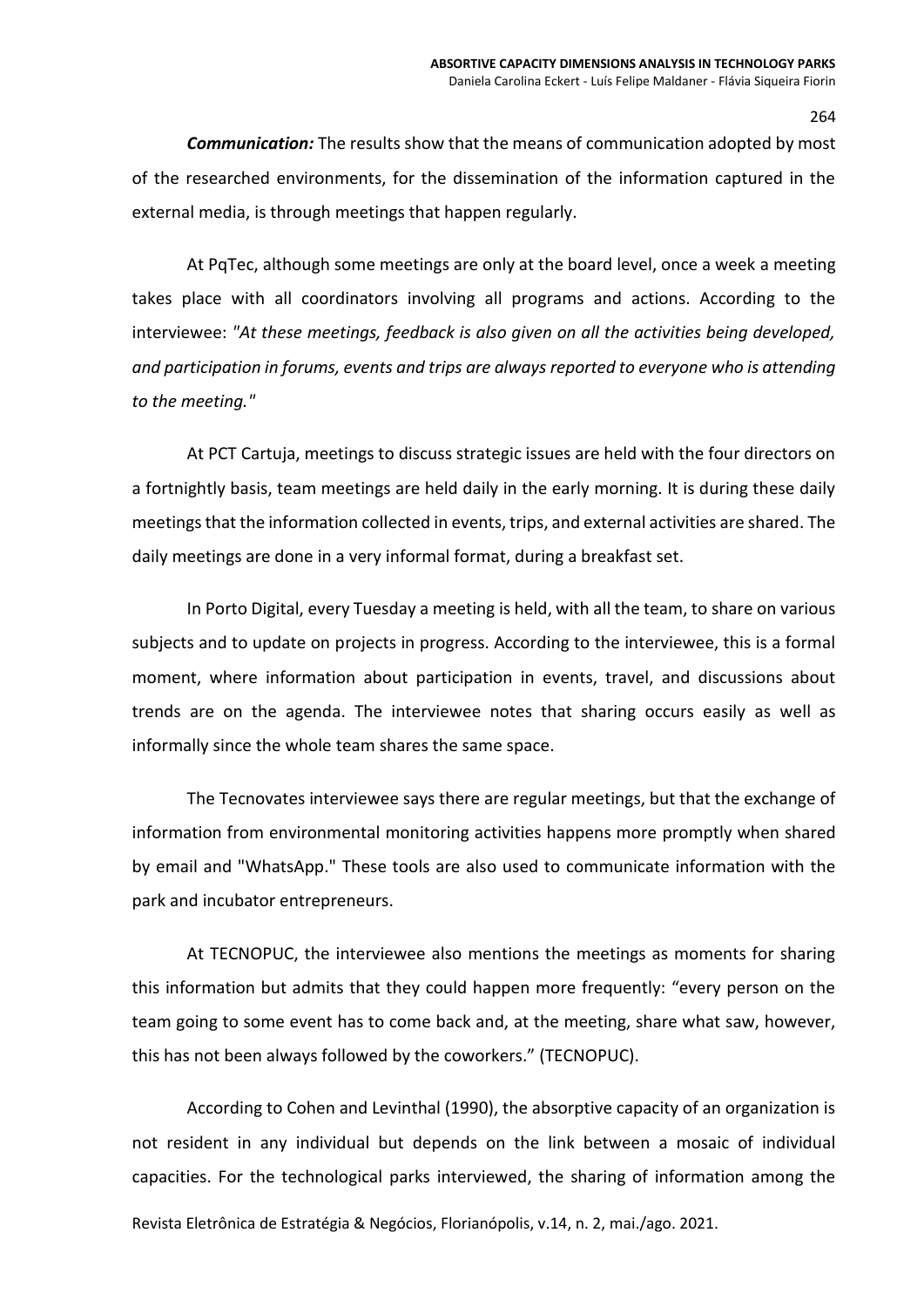individuals of the organizations is done mainly through face-to-face meetings. This face-toface interaction generates the trust, respect, and commitment necessary for continuous interaction and knowledge sharing (LEWIN; MASSINI; PEETERS, 2011) and allows an efficient flow of communication between individuals, areas, and departments, a fundamental factor for the assimilation of new information (JANSEN; VAN DEN BOSCH; VOLBERBA, 2005; FLATTEN *et al*., 2011).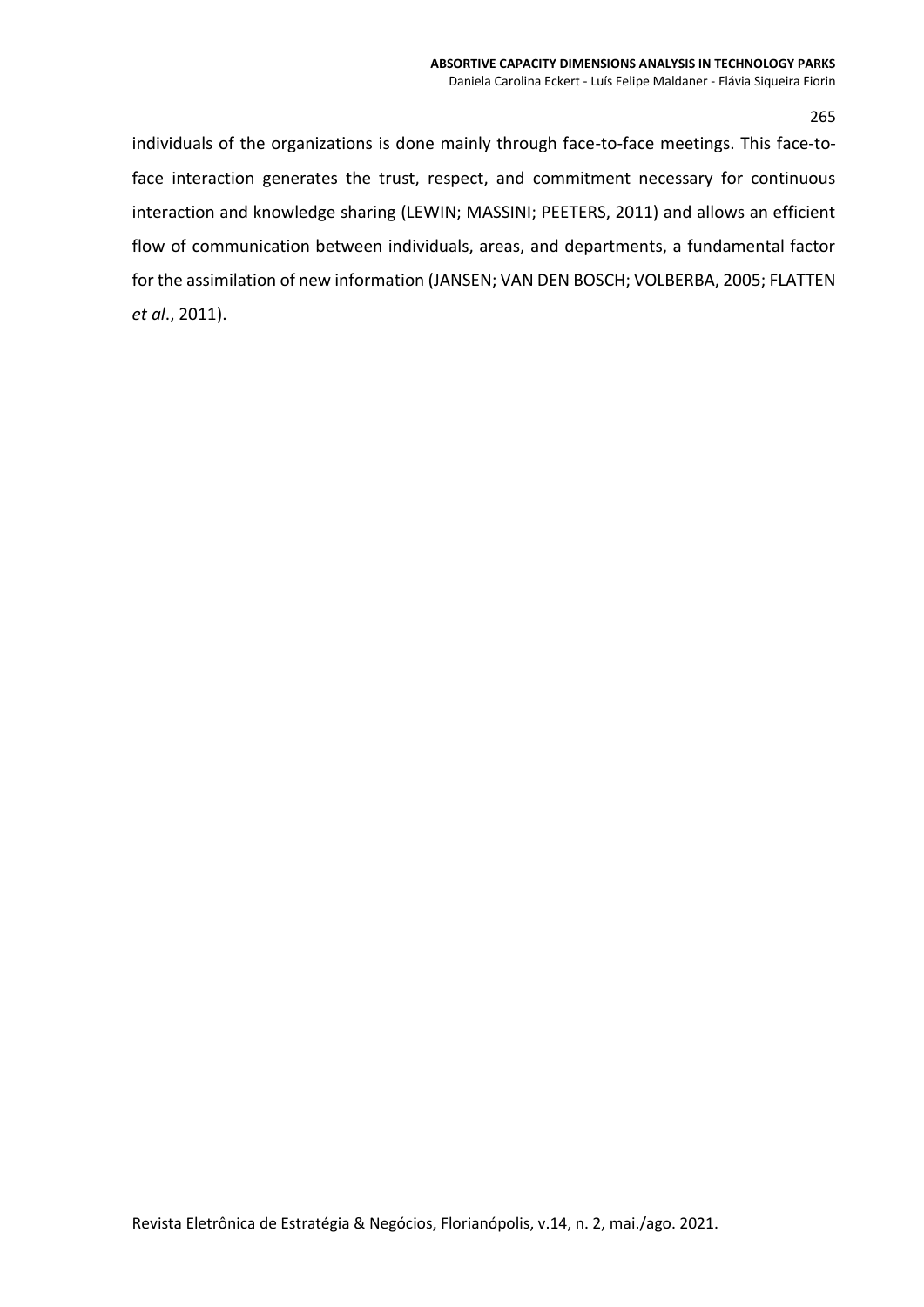### 4.3 REALIZED ABSORPTIVE CAPACITY - TRANSFORMATION

*Job Rotation:* Concerning the rotation of functions, the Digital Port incorporated the activity as a preparation within the career plan. According to the interviewee, the evolution within the organization depends on a more macro view of the business, and the rotation of positions and functions is the most appropriate way for this vision to be developed.

Most of the parks interviewed treat rotation of functions as a more casual and informal activity: *"[…] when the areas are close and the activities allow, we do. When there is a restriction by law, especially the labor rules, it is more difficult"* (TECNOPUC). *"[...] we have that understanding that whoever is there does everything, when it has to be done, so we work like that. [...] So the job rotation happens depending on the demand."* (Tecnovates).

Although there is no rotation of functions in the Cartuja PCT, two people are always defined to share responsibility in each project or priority sector. This was the way that there is always an exchange of information between peers, in all projects managed by the technology park. This guideline guarantees that no information will be in the hands and mind of a single employee.

The interviewees' reports show that the rotation of functions is not an established practice in most of the studied parks, happening informally or on-demand. Job rotation at Porto Digital has an impact on professional motivation, collaboration among employees, and contributes to the search for personal and organizational knowledge, increasing the ability to associate new knowledge with existing knowledge.

The interviewees' reports show that the rotation of functions is not an established practice in most of the studied parks, happening informally or on-demand. Rotation of functions in Porto Digital has an impact on professional motivation, collaboration among employees, and contributes to the search for personal and organizational knowledge, increasing the ability to associate new knowledge with existing knowledge (COHEN; LEVINTHAL, 1990; DAGHFOUS, 2004; JANSEN; VAN DEN BOSCH; VOLBERDA, 2005).

*Socialization:* The JSP team recently moved from office, since the former did not meet the growing needs of the group. At the moment, the team is sharing a large and open space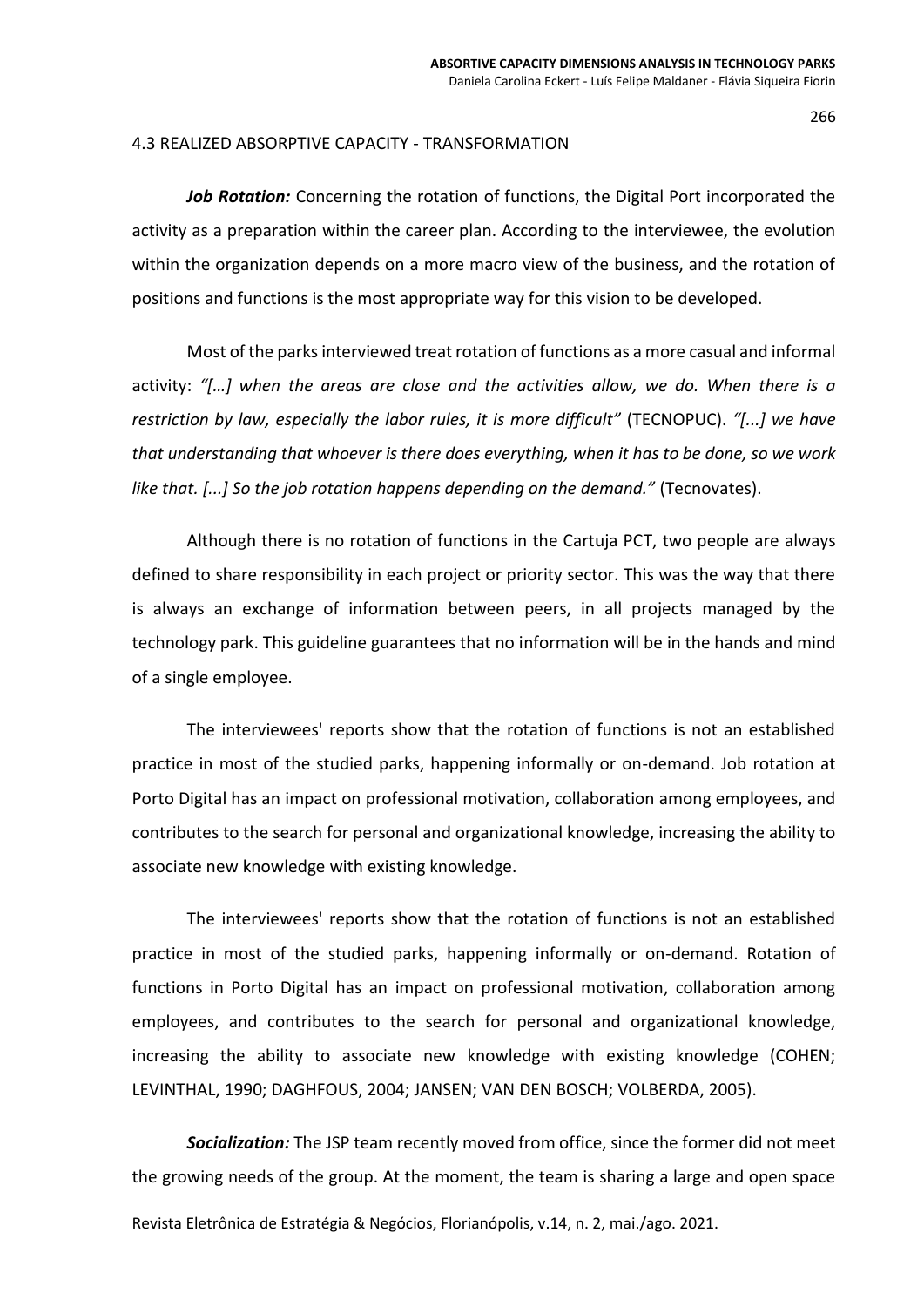with another company, which, according to the interviewee, had positive points in terms of comfort, but had a negative impact on the communication of the team. The highlight was the loss of the small kitchen, the point of socialization of the team, and where communication was more informal. The Cartuja park interviewee also mentioned the space as an informal and relaxed meeting place, where both the park staff and entrepreneurs gather to share information and socialize.

The shared workspaces have also been mentioned by Porto Digital and Tecnovates as the main sites for socialization and sharing: *"Most of those who work in the park operations are in the same room, we knocked down the walls that existed, so everyone can connect."*  (Tecnovates)

TECNOPUC and PqTec highlight the shared areas of common use with companies: "*We have basketball and volleyball court, a coworking space, an open coworking cafe, a decompression room that has pool table, ping-pong table, outside areas, stools, plenty of room to socialize, lots of space shared"* (TECNOPUC). *"[...] in addition to the stimulating environments for networking, such as the cafes, we have spaces for people to sit, and sofas and things scattered throughout the Park so that people can sit and talk*" (PqTec).

The interviewees of PqTec and Tecnovates also mentioned the promotion of moments to strengthen the interaction between people: *"[...]we promote moments where you combine relaxation and chat, have a "chimarrão", a coffee, or just talk."* (Tecnovates). *"Sometimes we promote events, like a Pizza event, that participates who feels like and it's an integration event so we have residents, incubated, startups, everyone can participate."* (PqTec).

The spaces and activities of connection between the employees promoted by the parks strengthen the social bonds, the degree of trust and integration, and facilitate the exchange of ideas, leading to the adaptation and use of new external knowledge within the organization (DAGHFOUS, 2004; JANSEN; VAN DEN BOSCH; VOLBERDA, 2005; LEWIN; MASSINI; PEETERS, 2011).

Revista Eletrônica de Estratégia & Negócios, Florianópolis, v.14, n. 2, mai./ago. 2021. *New knowledge application and idea generation:* At Tecnovates, the generation of new ideas is part of the culture in the institution, which motivates employees to participate with ideas, applying their knowledge. The interviewee mentioned the Inova Univates event,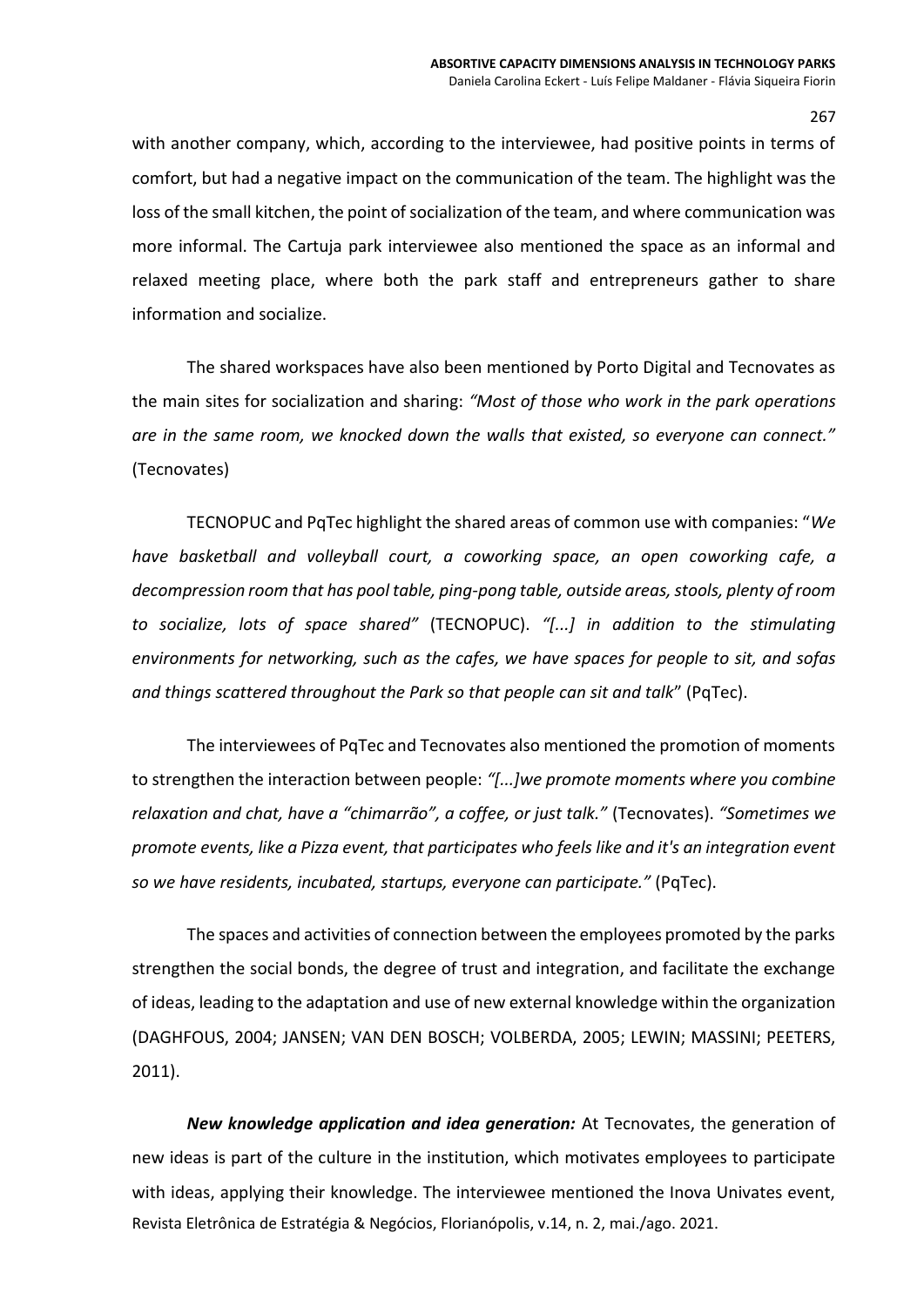which works as a "Startup Weekend" marathon. The event is aimed at employees of the institution and focused on generating ideas for challenges related to it. The winners of the 2017 event were rewarded with a trip and will participate in the ANPROTEC Annual Conference in Rio de Janeiro.

At TECNOPUC, there is also this stimulus in relation to the implementation of new ideas and application of new knowledge: *"So we give freedom, we reinforce, we try to create an open environment, so they feel welcome and feel free to do this, but each one responds in his own time."* (TECNOPUC).

According to the JSP interviewee, the freedom to propose new ideas occurs mainly when there is a resource available. They also work with an interesting voting system of ideas. The person who has an idea and would like it to be implemented shares with the group through a summary, a "pitch" of a page, and colleagues vote yes or no for the continuity of the project.

In Cartuja, the generation of ideas is also part of the organization's culture. The interviewee mentioned that the two previous administrations were already great promoters of this culture and that the current management also works to foment the generation of new ideas. And this is done almost daily, especially during meetings: *"In our company we never punished the error. We may punish the lack of action, but if you make a mistake doing something you believe in, you will never, never be punished.*" (PCT Cartuja).

At PqTec it was mentioned that hierarchy sometimes gets in the way of implementing new ideas and applying new knowledge. There is a certain level of freedom, but projects that can have a greater impact on park operations are taken to various levels of approval before implementation.

The interviewees' reports refer to what we observe in theory in relation to the factors that positively influence the transformation of knowledge through an open organizational climate to the proposition of new ideas (DAGHFOUS, 2004; JANSEN; VAN DEN BOSCH; VOLBERDA, 2005; FLATTEN *et al*., 2011)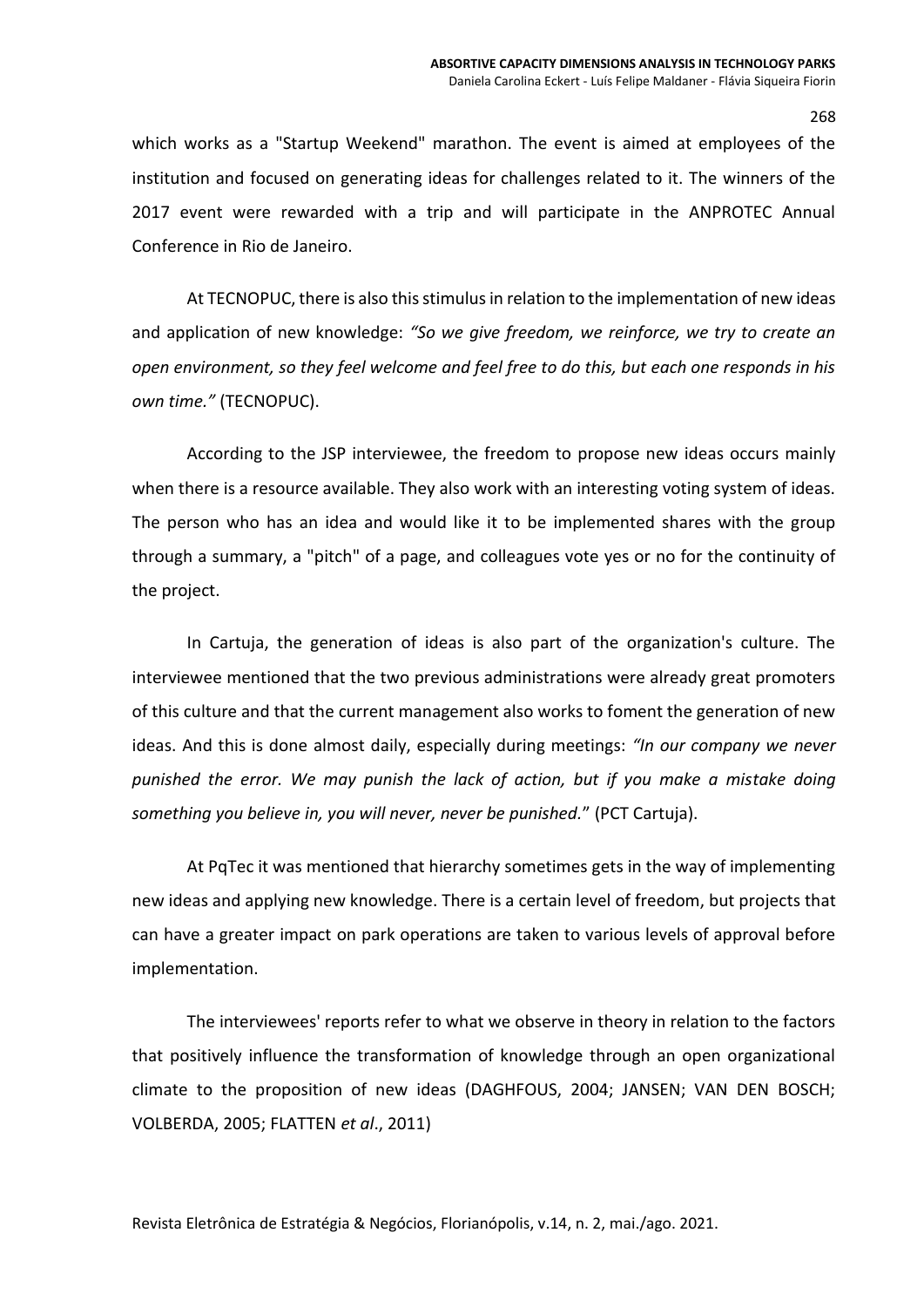#### 4.4 REALIZED ABSORPTIVE CAPACITY – EXPLOITATION

Formalization tools: At Tecnovates, the main tool used to keep track of all the information and knowledge gained by park staff is through reports. The interviewee commented that there is a sharing tool, however, the focus of this tool is on the sharing of indicators and goals that are established for the park, so that everyone has access and can feed the information needed.

The JSP is a relatively new park, and the interviewee admits that information management, especially the knowledge acquired by the organization, is still a point that needs improvement.

In Porto Digital and Tecnopuc, the main tool for storing information, resulting from the process of environmental monitoring, is the directory tree management, bringing together diverse contents with a file network. The management is done in a structured way, around a directory tree, in a central server, with accesses allowed by a certain hierarchy.

In São José dos Campos, the interviewee mentioned an incubator monitoring system. The system is an own developed model that ended up being part of the incubation process. This system, which has been in place and running for a few years, has become an important source of information and knowledge storage, especially for the management team.

In the PCT Cartuja, many disconnected tools were used previously, and as it was noticed that a great amount of information was being lost. A new system was implemented recently, and now the information and knowledge acquired can be made available and shared with the entire team, anytime, anywhere, as it works on a cloud system.

Tecnovates and JSP, have more fragile routines for the storage of information and acquired knowledge, which may hinder the recovery of knowledge already internalized for later application for many members of the organization (JANSEN; VAN DEN BOSCH; VOLBERDA, 2005). The other parks studied have more structured information systems, facilitating the access to the information and accumulated knowledge, facilitating the exploration and application of the same for the other members of the team (JANSEN; VAN DEN BOSCH; VOLBERDA, 2005; JIMÉNEZ-BARRIONUEVO; GARCÍA-MORALES; MOLINA, 2011).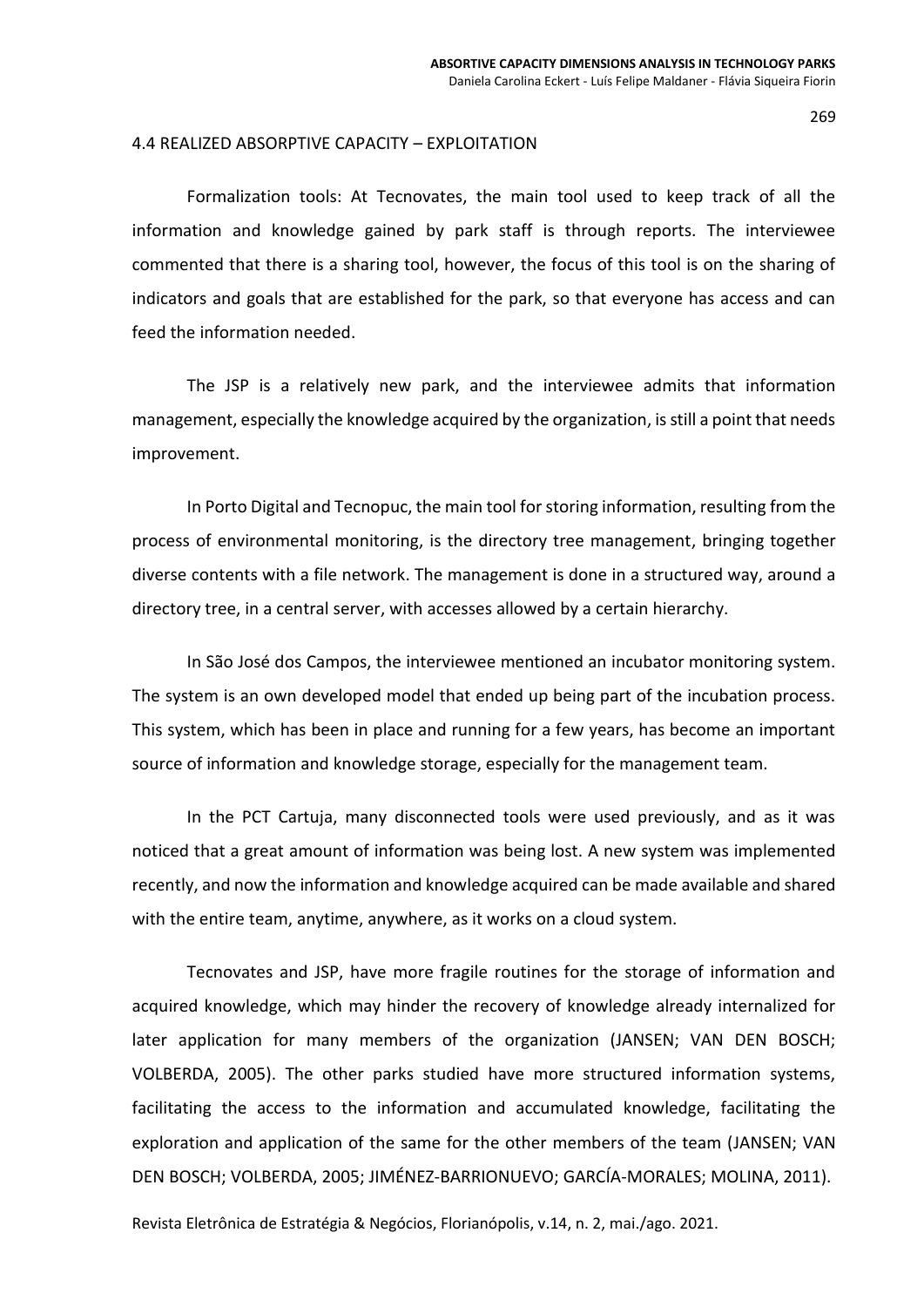Generation of new products and services: All the parks interviewed mentioned the development of projects, the creation of services and products that could be linked to the activities related to environmental scanning: "[...] everything we do originated in a benchmarking action. If it is not a model itself, it is an inspiration and appropriateness to our possibility." (Tecnovates).

The actions of environmental monitoring and benchmarking were also cited by TECNOPUC, as primordial in creating the products and services that make available to the ecosystem of the park: "[…] everything that we do, what we are, somehow emerged from somewhere. Okay, a lot, maybe because of the university's own conviction, but I would say the great majority is by "benchmarking". [...] I think a lot of what we do today has been shaped by this ability to listen and adapt." (TECNOPUC)

Porto Digital mentioned the importance of being updated with the new technologies and needs of companies and especially of the community. It was from the understanding of these demands that the park idealized the L.O.U. Co, a laboratory designed for the prototyping of products and services that aim to solve the challenges of the cities.

At PCT Cartuja, the crisis of 2008 was an important milestone to seek external knowledge and new models that would allow the maintenance of programs aimed at startups. Before the crisis, there was a lot of public investment for the creation and development of companies through grant resources. With the crisis, the appeal was over, and the park understood that it needed to find other models to finance the companies. After learning about models such as Silicon Valley and innovation environments in England, they decided on a capacity-building model for fundraising "pitch", adapted to the local reality. The pioneering model, now widely adopted by other innovation environments in Spain, has managed to raise the amount of 100 million euros in the six years in which it is running.

In the SJP, the interviewee reports that all the projects the park is working on were idealized by listening to community needs and combined with research in development in academic institutions. The interviewee of PqTec also reinforces that a good part of the services provided by the park is the result of a very close relationship with the companies and the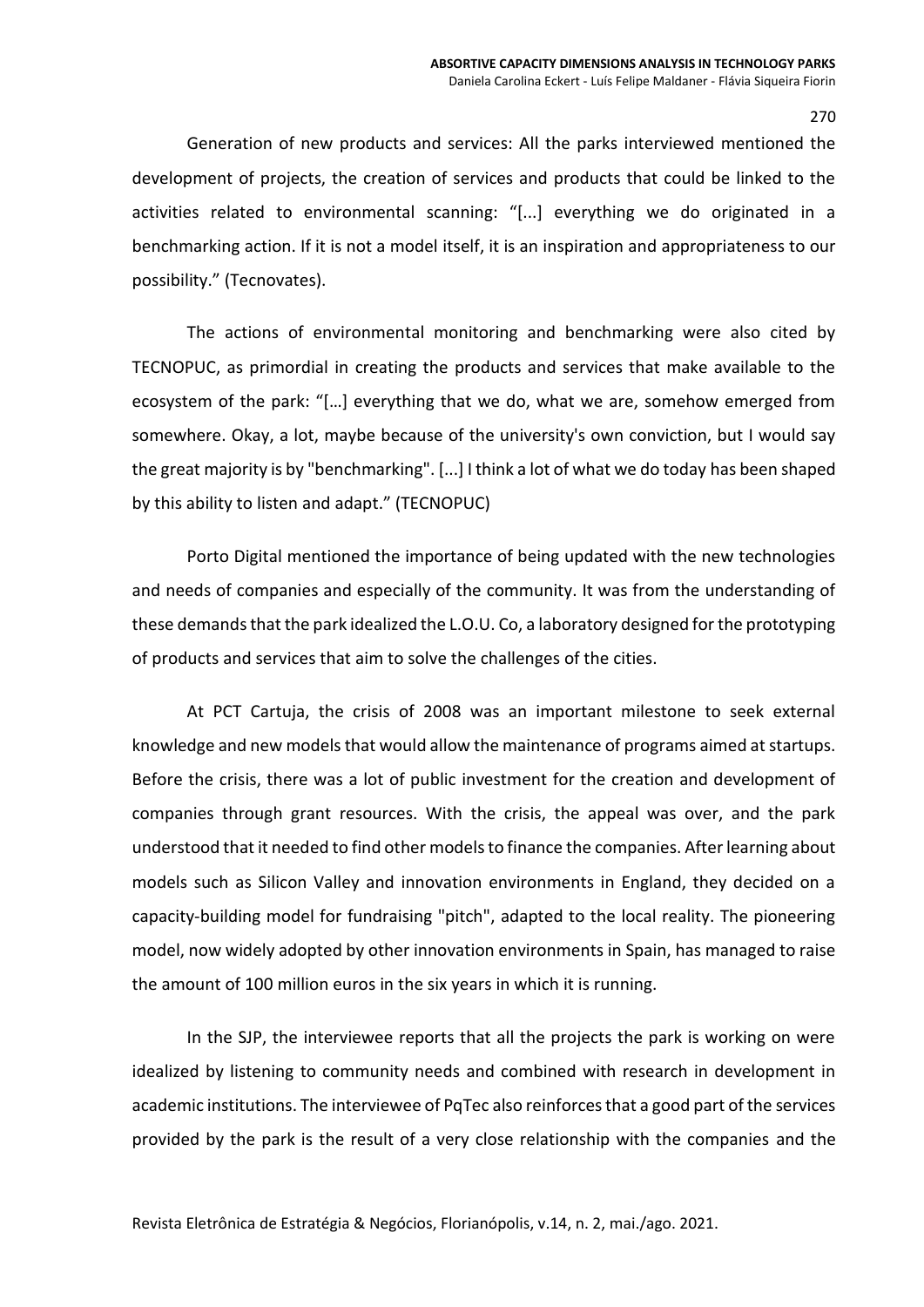understanding of the demands of the region. One of the identified demands was a certification for Embraer's suppliers.

Finally, we can identify in the technological parks surveyed the ability to explore new knowledge, respond to changes in the environment, apply experience to create new products and services, and improve the capacity to meet market demands (CAMISÓN; FORÉS, 2010, FLATTEN *et al*., 2011).

Table 02 shows the summary of the main results from the interviews with the Techpark managers, organized by the absorptive capacity antecedents identified in each dimension, according to the literature.

| <b>Absorptive Capacity</b><br><b>Dimensions</b>         | <b>Antecedents of Absorptive Capacity</b>                                                                                                                                   | <b>Theoretical Basis</b>                                                                                                                                  |
|---------------------------------------------------------|-----------------------------------------------------------------------------------------------------------------------------------------------------------------------------|-----------------------------------------------------------------------------------------------------------------------------------------------------------|
| <b>Potential Absorptive Capacity</b><br>(Acquisition)   | <b>Environmental Scanning</b><br>Participation in forums, innovation<br>networks, benchmarking activities.<br>Networking with industry; media<br>channels; market research. | Cohen e Levinthal (1990); Daugfous,<br>2004; Tu et. Al. (2006); Camisón and<br>Forés (2009); Flatten et. al. (2011); Lewin,<br>Massini and Peeters (2011) |
|                                                         | Cooperation with other organizations<br>Cooperation with research institutes;<br>joint projects with other institutions;<br>relationship with governmental<br>institutions. | Cohen e Levinthal (1990); Tu et. Al.<br>(2006); Camisón and Forés (2009);<br>Flatten et. al. (2011)                                                       |
|                                                         | <b>Participation in Decision Making</b><br>Shared decisions; collective construction;<br>participation on strategic decision<br>making.                                     | Cohen e Levinthal (1990); Daugfous,<br>2004; Jansen, Van den Bosch e Volberda<br>(2005)                                                                   |
| <b>Potential Absorptive Capacity</b><br>(Assimilation)  | <b>Employee Education Level</b><br>Formal education is valued; diverse<br>teams; specialization focused on project<br>management.                                           | Cohen and Levinthal (1990); Tu et. Al.<br>(2006); Vega-Jurado et. al. (2008)                                                                              |
|                                                         | <b>Training and Development Programs</b><br>Career development programs; training<br>on demand.                                                                             | Daugfous, 2004; Jansen et. al., (2005); Tu<br>et. Al. (2006); Camisón and Forés (2009)<br>Murovec and Prodan (2009);                                      |
|                                                         | Communication<br>Face to face meetings; e-mails;<br>WhatsApp; newsletters.                                                                                                  | Cohen and Levinthal (1990); Daugfous,<br>2004; Jansen et. al., (2005); Flatten et. al.<br>(2011); Lewin et. al., (2011)                                   |
| <b>Realized Absorptive Capacity</b><br>(Transformation) | <b>Job Rotation</b><br>Job rotation program for career<br>development; informal job rotation.                                                                               | Cohen and Levinthal (1990); Daugfous,<br>2004; Jansen et. al., (2005)                                                                                     |

Table 2 – Summary – Evidence of Absorptive Capacity Antecedents in Technology Parks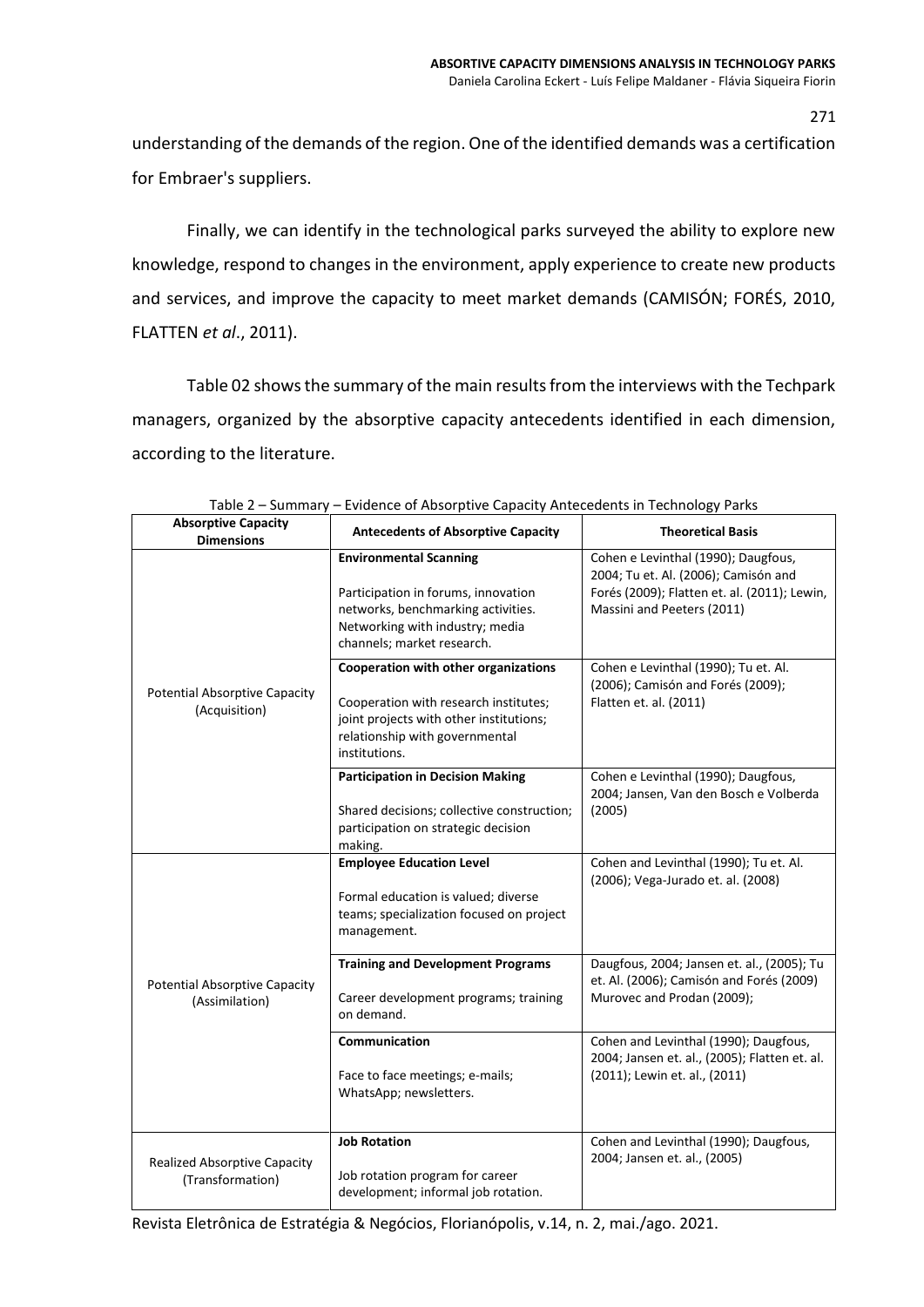Daniela Carolina Eckert - Luís Felipe Maldaner - Flávia Siqueira Fiorin

272

| <b>Absorptive Capacity</b><br><b>Dimensions</b> | <b>Antecedents of Absorptive Capacity</b>                                      | <b>Theoretical Basis</b>                                                           |
|-------------------------------------------------|--------------------------------------------------------------------------------|------------------------------------------------------------------------------------|
|                                                 | Socialization                                                                  | Daugfous, 2004; Jansen et. al., (2005);<br>Flatten et. al. (2011)                  |
|                                                 | Shared spaces dedicates to team                                                |                                                                                    |
|                                                 | socialization; common areas for                                                |                                                                                    |
|                                                 | socialization with companies; special<br>moments for socialization activities. |                                                                                    |
|                                                 | new knowledge application, idea<br>generation                                  | Daugfous, 2004; Jansen et. al., (2005);<br>Flatten et. al. (2011).                 |
|                                                 | Mechanisms to encourage the                                                    |                                                                                    |
|                                                 | generation of ideas (awards); favorable                                        |                                                                                    |
|                                                 | culture for the implementation of ideas                                        |                                                                                    |
|                                                 | (freedom and trust).                                                           |                                                                                    |
|                                                 | <b>Formalization Tools</b>                                                     | Tu et. Al. (2006); Jansen et. al., (2005);<br>Jiménez-Barrionuevo et. al., (2011). |
|                                                 | Reports; information system networks;                                          |                                                                                    |
|                                                 | personalized information systems;                                              |                                                                                    |
|                                                 | document sharing on cloud.                                                     |                                                                                    |
|                                                 | Generation of new products and                                                 | Camisón and Forés (2009); Flatten et. al.                                          |
| <b>Realized Absorptive Capacity</b>             | services                                                                       | (2011)                                                                             |
| (Exploitation)                                  | Evidence of the generation of products,                                        |                                                                                    |
|                                                 | projects and services resulting from                                           |                                                                                    |
|                                                 | environmental scanning activities such as                                      |                                                                                    |
|                                                 | benchmarking and networking with                                               |                                                                                    |
|                                                 | stakeholders (L.O.U.Co -; Pitching for                                         |                                                                                    |
|                                                 | Funding; Embraer certification).                                               |                                                                                    |
|                                                 |                                                                                |                                                                                    |

Source: Elaborated by the authors, 2021.

## **5 FINAL CONSIDERATIONS**

The objective of this study was to analyze how the dimensions of the absorptive capacity are evidenced in the technological parks, from the processes of environmental monitoring.

In order to do so, this work has sought together with the literature and studies on the construct absorptive capacity, since its original proposition and its improvement in the last decades. This research identified the main contributions of the studies especially with regard to the antecedents that positively influence the absorptive capacity in organizations.

As a result of the interview analysis, evidence of the development of the absorptive capacity was found in all the studied parks. Analyzes show that parks, regardless of location or size, maintain a dynamic of environmental monitoring with similarities as sources of information, benchmarking, partnerships with other organizations, participation in forums,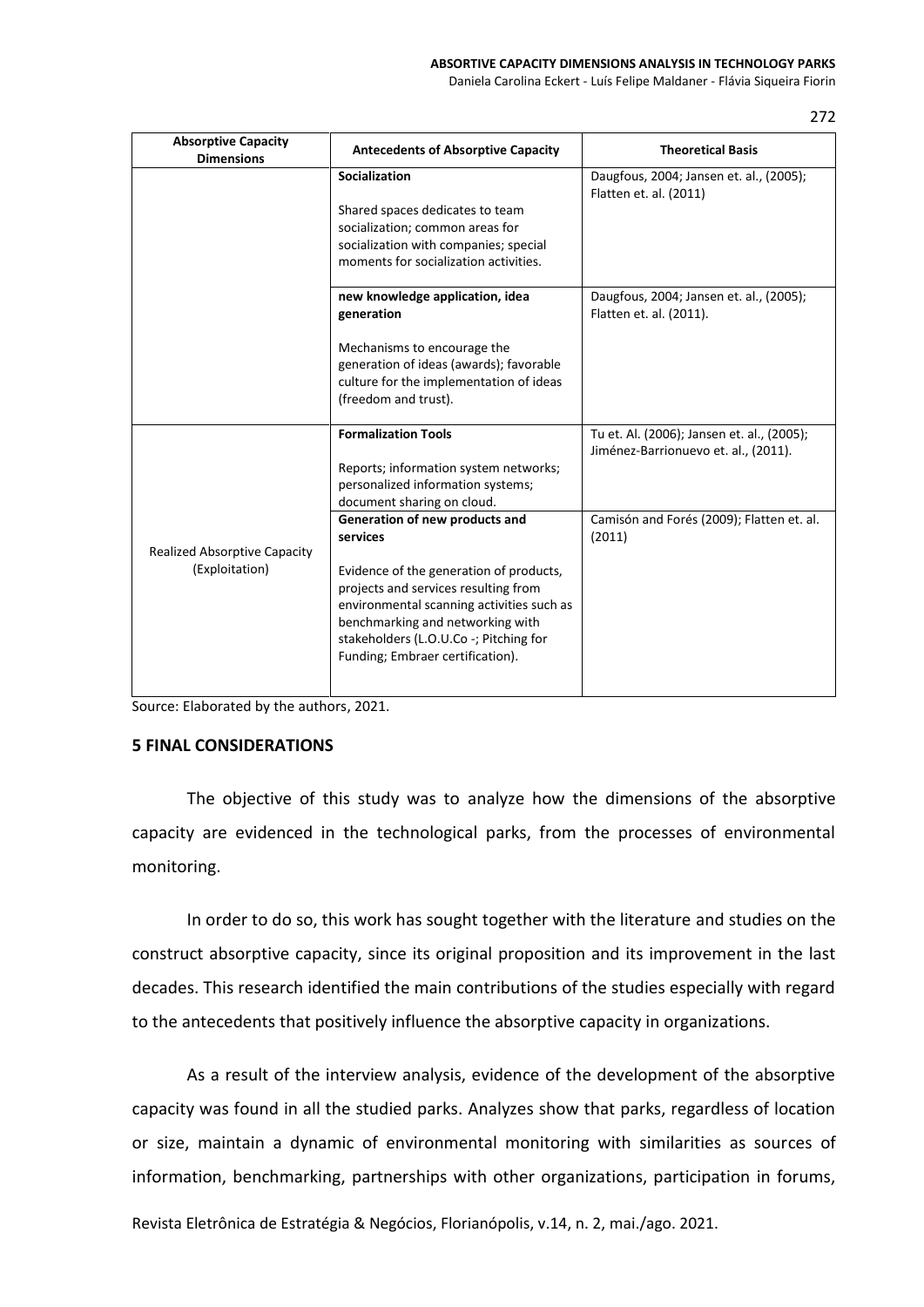and association with networks. However, when it comes to monitoring trends and new technologies, only one of the parks mentioned the university as a source of information.

This found was in according to the Schweisfurth and Raasch (2018, p. 694) study´, in which they increase their "understanding of absorptive capacity in knowledge domains other than technological solutions, specifically in the need knowledge domain, and to analyze its principal antecedents and consequences for innovation."

In relation to the assimilation of acquired new knowledge, the parks focus on face-toface interaction, with team meetings being the main communication instrument identified. What attracted attention was the fragility of some parks regarding structured programs for the training of their employees, mainly because they are organizations closely related to academic institutions.

The transformation of externally acquired knowledge is facilitated by support for the generation and implementation of ideas, and the provision of spaces and activities for social interaction in all the studied environments. Job rotation, though instituted in some settings, is not a consolidated practice in most parks. This observation presents itself as an opportunity to be worked by the parks, as a way of instigating the interaction between areas, increasing the capacity to transform the new knowledge from the association with the existing knowledge.

Concerning exploration of acquired new knowledge, the parks have shown, with some peculiarities, the existence of processes or tools to formalize and store the acquired information. In addition, all parks have demonstrated the ability to create new products and services, from information acquired in environmental monitoring, and for the purpose of renewing and evolving their innovation environments.

# **REFERENCES**

ALBRIGHT, K. S. Environmental scanning: radar for success. **Information Management**, v. 38, n. 3, p. 38-45, May/Jun. 2004.

ANNERSTEDT, J. Science parks and high-tech clustering. *In:* BIANCHI, P.; SANDRINE, L. (ed.). **International Handbook on Industrial Policy.** Cheltenham: Edward Elgar Publishing., 2006. Cap. 14.

Revista Eletrônica de Estratégia & Negócios, Florianópolis, v.14, n. 2, mai./ago. 2021.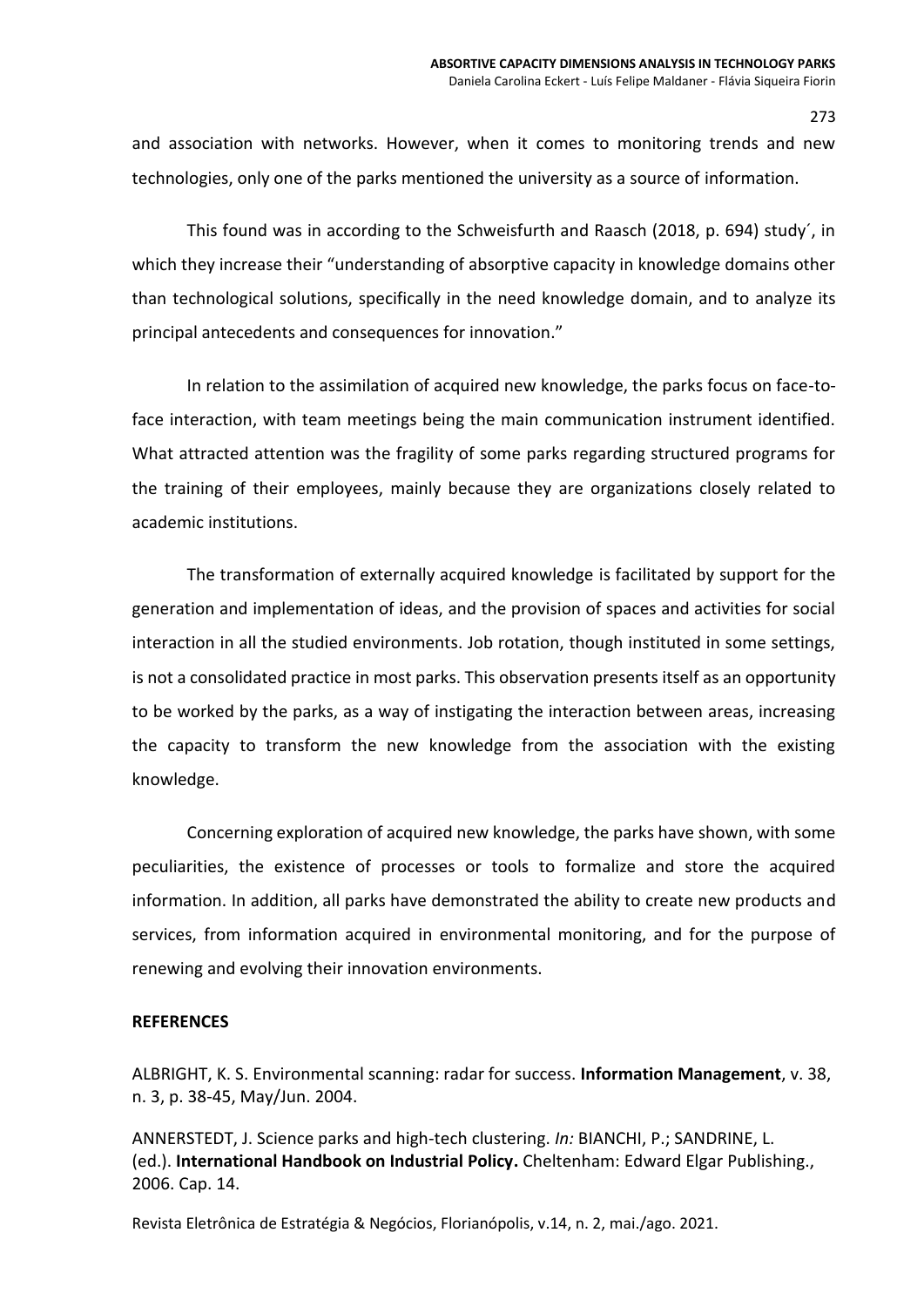BARDIN, L. **Análise de conteúdo**. Lisboa: Edições 70, 1995.

CAMISÓN, C.; FORÉS, B. Knowledge absorptive capacity: new insights for its conceptualization and measurement. **Journal of Business Research**, v. 63, n. 7, p. 707-715, Jul. 2010.

CASTELLS, M.; HALL, P. **Technopolis of the World**: the making of twenty-first century industrial complexes. London; New York: Routledge, 1994. *E-Book*.

CHOO, C. W.; AUSTER, E. Environmental scanning: acquisition and use of information by managers. **Annual Review of Information Science and Technology (Arist)**, v. 28, p. 279-314, 1993.

CHOO, C. W. Environmental scanning as information seeking and organizational learning. **Information Research**, v. 7, n. 1, p. 1-25, Oct. 2001.

COHEN, W. M.; LEVINTHAL, D. A. Innovation and Learning: the two faces of R & D. **The economic journal**, v. 99, n. 397, p. 569-596, Sep. 1989.

COHEN, W. M.; LEVINTHAL, D. A. Absorptive capacity: a new perspective on learning and innovation. **Administrative Science Quarterly**, v. 35, n. 1, p. 128-152, Mar. 1990.

DAFT, R. L.; SORMUNEN, J.; PARKS, D. Chief executive scanning, environmental characteristics, and company performance: an empirical study. **Strategic management journal**, v. 9, n. 2, p. 123-139, Apr. 1988.

DAGHFOUS, A. Absorptive capacity and the implementation of knowledge-intensive best practices. **SAM Advanced Management Journal**, v. 69, n. 2, p. 21, 2004.

FERREIRA, G. C.; FERREIRA, J. J. M. Absorptive capacity: an analysis in the context of Brazilian family firms. **Revista de Administração Mackenzie,** São Paulo, v. 18, n. 1, p. 174-204, Jan./Feb. 2017. Available in:

https://www.scielo.br/j/ram/a/hRdpLXWK8f4cp6cvhTRrZXL/?lang=en. Access in: 25 Aug. 2021.

FLATTEN, T. C. *et al*. A measure of absorptive capacity: Scale development and validation. **European Management Journal**, v. 29, n. 2, p. 98-116, Apr. 2011.

GYURKOVICS, János; LUKOVICS, Miklós. Generations of Science Parks in the Light of Responsible Innovation. In: Buzás N; Lukovics M Szerk.: Responsible Innovation. Szeged: University of Szeged, 2014. pp. 193-208.

HASSINK, R.; HU, X. From specialization to diversification in science and technology parks. **World Technopolis Review**, v. 1, n. 1, p. 6-15, 2012.

IASP. Málaga, 2017. Available in: https://www.iasp.ws/About-us/IASP-in-a-few-words. Access in: 16 Mar. 2017.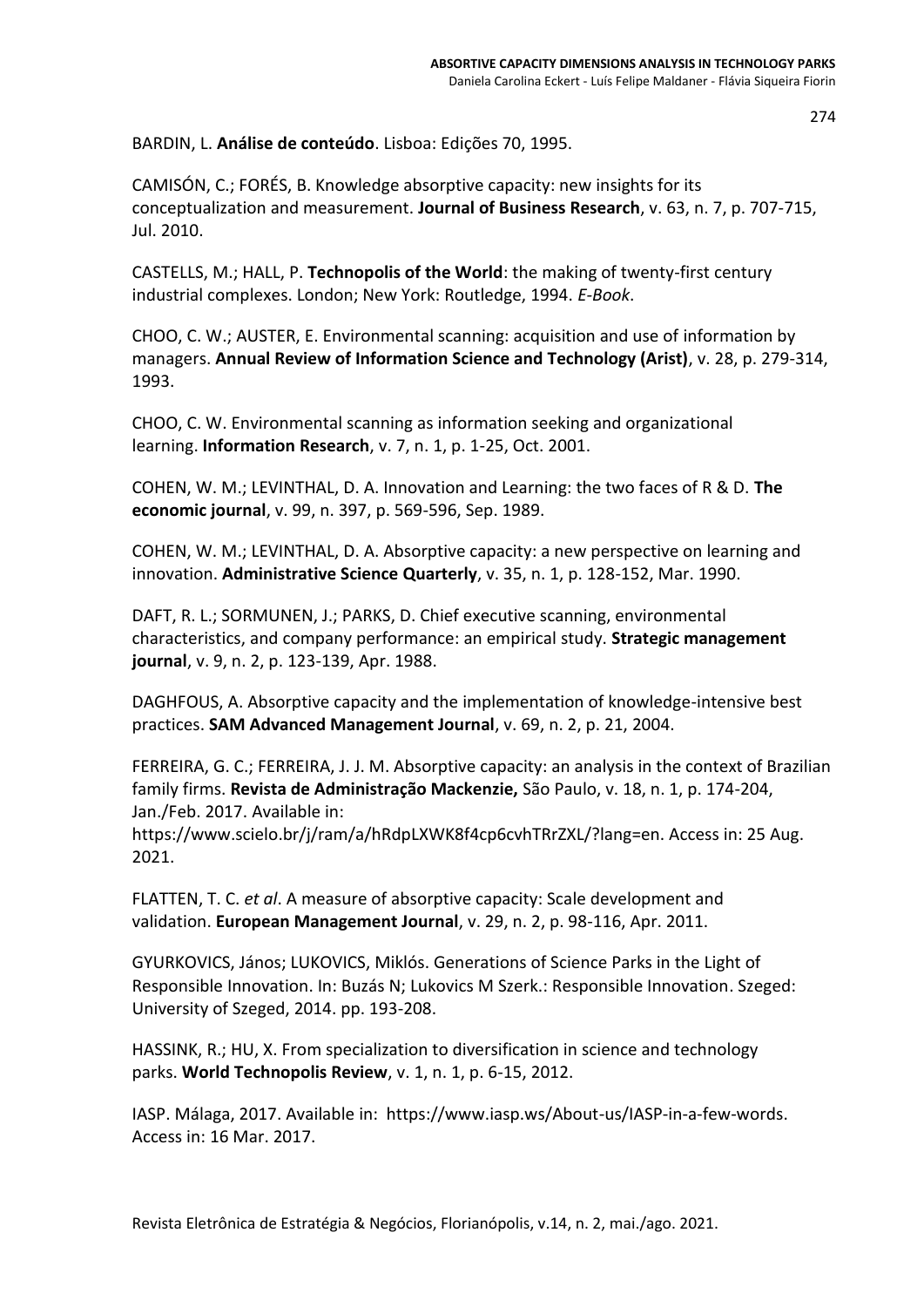JANSEN, J. J. P.; VAN DEN BOSCH, F. A. J.; VOLBERDA, H. W. Managing potential and realized absorptive capacity: how do organizational antecedents matter? **Academy of management journal**, v. 48, n. 6, p. 999-1015, 2005.

JIMÉNEZ-BARRIONUEVO, M. M.; GARCÍA-MORALES, V. J.; MOLINA, L. M. Validation of an instrument to measure absorptive capacity. **Technovation**, v. 31, n. 5-6, p. 190-202, May/Jun. 2011.

LEWIN, A. Y.; MASSINI, S.; PEETERS, C. Microfoundations of internal and external absorptive capacity routines. **Organization Science**, v. 22, n. 1, p. 81-98, Jan./Feb. 2011.

LUNARDI, M. E. **Parques tecnológicos:** estratégias de localização em Porto Alegre, Florianópolis e Curitiba. [*S. l.*]: Ed. do Autor, 1997.

MINBAEVA, D. B. *et al.* MNC knowledge transfer, subsidiary absorptive capacity and HRM. **Journal of International Business Studies**, v. 34, n. 5, p. 586-599, 2003.

MORAES, Roque. Análise de conteúdo. Revista Educação, Porto Alegre, v. 22, n. 37, p. 7-32, 1999.

MORENO, V., A. S.; COELHO, M.; PITASSI, C. Outsourcing of IT and Absorptive Capacity: a multiple case study in the Brazilian insurance sector. **Brazilian Business Review,** Rio de Janeiro, v. 17, n. 1, p. 97-113, Jan./Feb. 2020 Available in: http://bbronline.com.br/index.php/bbr/article/view/561. Access in: 25 Aug. 2021.

MUROVEC, N.; PRODAN, I. Absorptive capacity, its determinants, and influence on innovation output: Cross-cultural validation of the structural model. **Technovation,** v. 29, n. 12, p. 859-872, Dec. 2009.

NIKINA, A.; PIQUÉ, J. **Areas of innovation in a global world:** concept and practice. Malaga: International Association of Science Parks and Areas of Innovation, 2016. *E-Book*.

PHAN, P. H.; SIEGEL, D. S.; WRIGHT, M. Science parks and incubators: observations, synthesis and future research. **Journal of business venturing**, v. 20, n. 2, p. 165-182, 2005.

SANZ, L. From Technology Parks to Learning Villages: A Technology Park Model for the Global Society. *In:* WORLD CONFERENCE ON SCIENCE & TECHNOLOGY PARKS, 18., Bilbao **Proceedings** […] Espanha, 2001. Available in: [https://www.iasp.ws/our](https://www.iasp.ws/our-industry/knowledge-room)[industry/knowledge-room.](https://www.iasp.ws/our-industry/knowledge-room) Access in: 12 Fev. 2018.

SCHWEISFURTH, T. G.; RAASCHB, C. Absorptive capacity for need knowledge: Antecedents and effects for employee innovativeness. **Research Policy**, v. 47, n. 4, p. 687–699, May. 2018.

TODOROVA, G.; DURISIN, B. Absorptive capacity: Valuing a reconceptualization. **Academy of management review**, v. 32, n. 3, p. 774-786, Jul. 2007.

TU, Q. *et al.* Absorptive capacity: enhancing the assimilation of time-based manufacturing practices. **Journal of operations management**, v. 24, n. 5, p. 692-710, Sep. 2006.